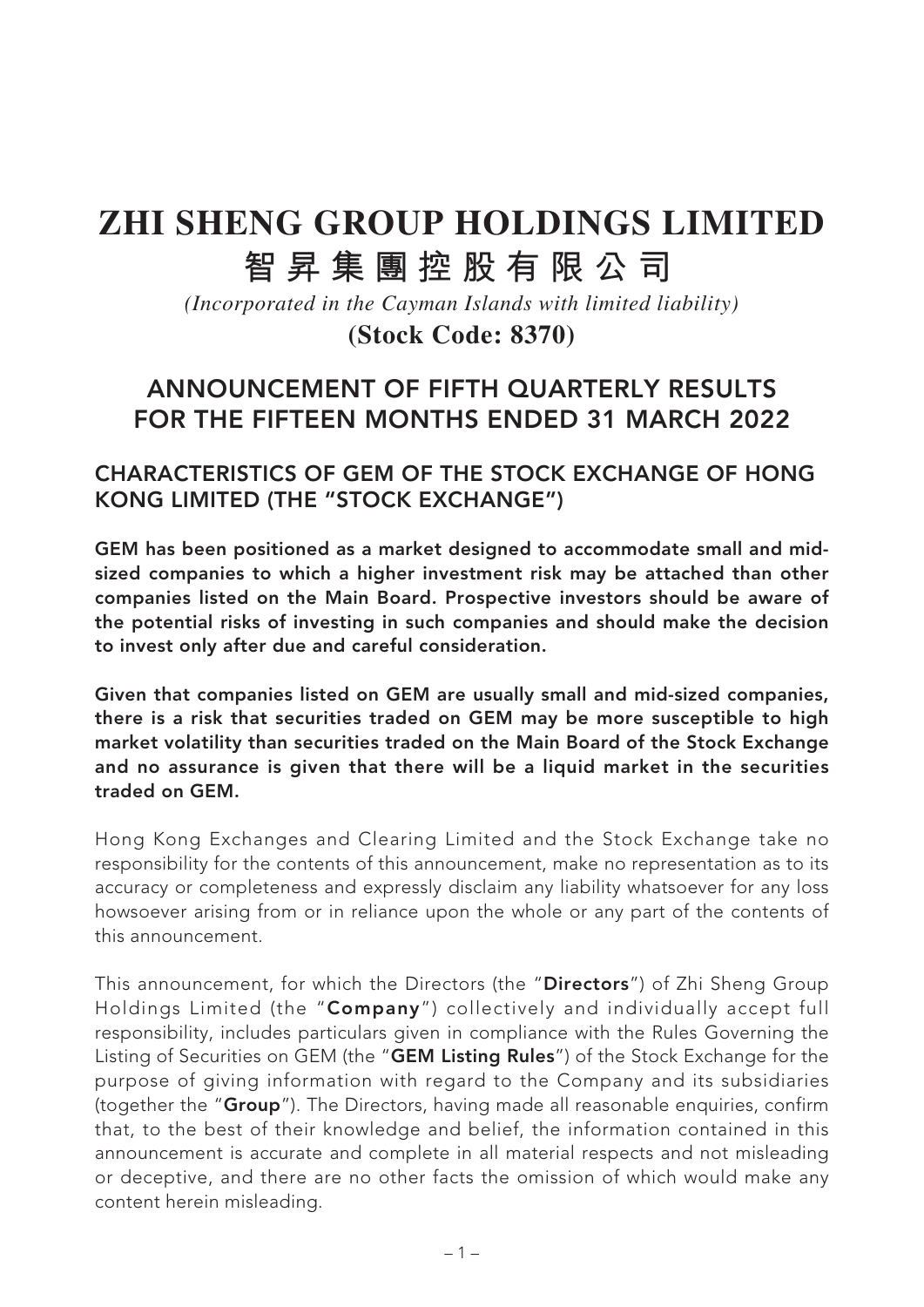# **FINANCIAL RESULTS**

The board of Directors of the Company (the "**Board**") is pleased to present the unaudited condensed consolidated results of the Group for the three months and the fifteen months ended 31 March 2022, together with the comparative unaudited figures for the three months and the fifteen months ended 31 March 2021 as follows:

### **CONDENSED CONSOLIDATED STATEMENT OF PROFIT OR LOSS AND OTHER COMPREHENSIVE INCOME**

FOR THE THREE MONTHS AND FIFTEEN MONTHS ENDED 31 MARCH 2022

|                                     |              |                | For the three months | For the fifteen months |                |  |
|-------------------------------------|--------------|----------------|----------------------|------------------------|----------------|--|
|                                     |              |                | ended 31 March       |                        | ended 31 March |  |
|                                     |              | 2022           | 2021                 | 2022                   | 2021           |  |
|                                     | <b>Notes</b> | <b>RMB'000</b> | <b>RMB'000</b>       | <b>RMB'000</b>         | <b>RMB'000</b> |  |
|                                     |              |                |                      | <b>Restated</b>        |                |  |
|                                     |              | (Unaudited)    | (Unaudited)          | (Unaudited)            | (Unaudited)    |  |
| Revenue                             | 5            | 15,333         | 14,467               | 89,629                 | 96,886         |  |
| Cost of sales                       |              | (16, 141)      | (13, 196)            | (87, 830)              | (89, 724)      |  |
| Gross profit                        |              | (808)          | 1,271                | 1,799                  | 7,162          |  |
| Other income                        |              | 7,902          | 361                  | 13,413                 | 4,169          |  |
| Selling and distribution expenses   |              | (2,037)        | (1, 712)             | (9,995)                | (10, 387)      |  |
| Administrative and other expenses   |              | (5,920)        | (3,658)              | (35, 822)              | (26, 247)      |  |
| Impairment loss on trade and        |              |                |                      |                        |                |  |
| other receivables                   |              | (493)          | (1, 346)             | (6, 702)               | (2,861)        |  |
| Finance costs                       |              | (2, 191)       | (669)                | (7, 234)               | (5, 245)       |  |
| Loss before income tax              |              | (3, 547)       | (5, 753)             | (44, 541)              | (33, 409)      |  |
| Income tax credit                   | 6            | (448)          | 408                  | 1,158                  | 1,111          |  |
| Loss for the period attributable to |              |                |                      |                        |                |  |
| the owners of the Company           |              | (3,995)        | (5, 345)             | (43, 383)              | (32, 298)      |  |
| Other comprehensive income/(loss)   |              |                |                      |                        |                |  |
| for the period:                     |              |                |                      |                        |                |  |
| Item that may be reclassified       |              |                |                      |                        |                |  |
| subsequently to profit or loss:     |              |                |                      |                        |                |  |
| Exchange differences on             |              |                |                      |                        |                |  |
| translating foreign operations      |              | 206            | (77)                 | 1,141                  | (901)          |  |
| Total comprehensive loss            |              |                |                      |                        |                |  |
| for the period attributable         |              |                |                      |                        |                |  |
| to the owners of the Company        |              | (3,789)        | (5, 422)             | (42, 242)              | (33, 199)      |  |
| Loss per share                      | 8            |                |                      |                        |                |  |
| - Basic and diluted (RMB cents)     |              | (0.44)         | (0.59)               | (4.78)                 | (3.57)         |  |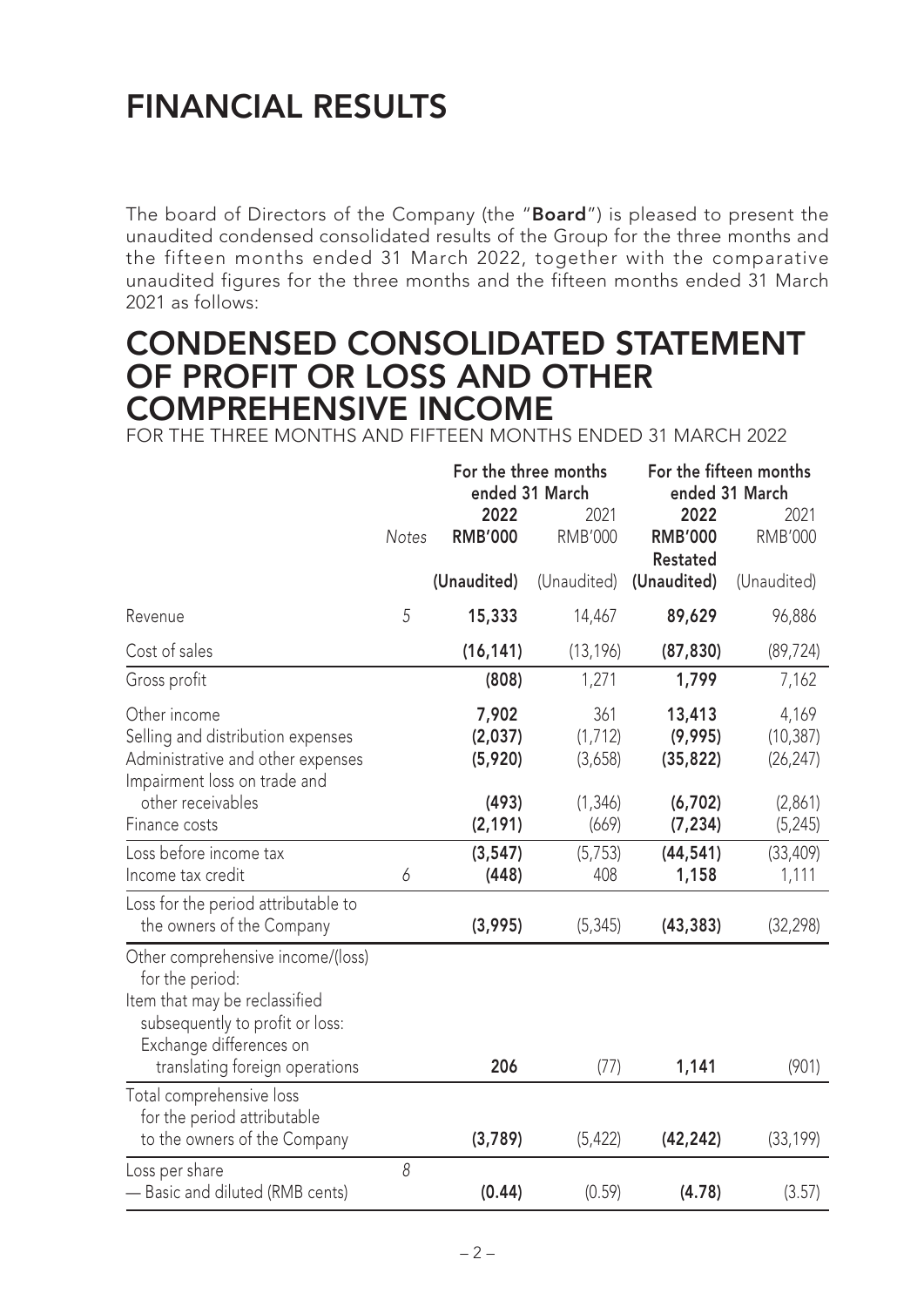### **CONDENSED CONSOLIDATED STATEMENT OF CHANGES IN EQUITY**

FOR THE FIFTEEN MONTHS ENDED 31 MARCH 2022

|                                                                                                                                       | Share<br>capital<br>RMB'000          | Share<br>premium<br>RMB'000                                    | Convertible<br>bond equity<br>reserve<br><b>RMB'000</b> | Share<br>option<br>reserve<br><b>RMB'000</b> | Other<br>reserve<br><b>RMB'000</b>               | Statutory<br>reserve<br><b>RMB'000</b> | Foreign<br>exchange<br>reserve<br>RMB'000 | Retained<br>earnings/<br>(Accumulated<br>losses)<br><b>RMB'000</b> | Total<br>RMB'000     |
|---------------------------------------------------------------------------------------------------------------------------------------|--------------------------------------|----------------------------------------------------------------|---------------------------------------------------------|----------------------------------------------|--------------------------------------------------|----------------------------------------|-------------------------------------------|--------------------------------------------------------------------|----------------------|
| As at 1 January 2020<br>(Audited, restated)<br>Loss for the year<br>Other comprehensive income:<br>Exchange difference on translating | 7,100                                | 163,826                                                        |                                                         |                                              | (11, 131)                                        | 4,158                                  | (8,579)                                   | 13,003<br>(32, 298)                                                | 168,377<br>(32, 298) |
| foreign operations<br>Total comprehensive expense<br>for the period                                                                   | $\overline{\phantom{a}}$<br>$\equiv$ | $\overline{\phantom{a}}$<br>$\equiv$                           | $\overline{\phantom{a}}$<br>$\bar{a}$                   | $\overline{\phantom{0}}$<br>L,               | $\overline{a}$                                   | $\equiv$<br>$\equiv$                   | (901)<br>(901)                            | (32, 298)                                                          | (901)<br>(33, 199)   |
| Issue of consideration shares<br>Issue of convertible bonds<br>Transfer to statutory reserve                                          | 916<br>L,<br>L,                      | 23,370<br>$\overline{\phantom{a}}$<br>$\overline{\phantom{a}}$ | $\bar{a}$<br>7,337<br>$\bar{a}$                         | L,<br>L,                                     | $\overline{\phantom{0}}$<br>L,<br>$\overline{a}$ | $\bar{\phantom{a}}$<br>L.<br>346       | $\equiv$<br>$\overline{\phantom{0}}$      | ÷,<br>L,<br>(346)                                                  | 24,286<br>7,337      |
| As at 31 March 2021<br>(Unaudited)                                                                                                    | 8,016                                | 187,196                                                        | 7,337                                                   | $\overline{\phantom{0}}$                     | (11, 131)                                        | 4,504                                  | (9,480)                                   | (19,641)                                                           | 166,801              |
| As at 1 January 2021 (Audited)                                                                                                        | 8,016                                | 187,196                                                        | 7,337                                                   | $\overline{\phantom{a}}$                     | (11, 131)                                        | 4,498                                  | (9, 403)                                  | (14, 290)                                                          | 172,223              |
| Loss for the period<br>Other comprehensive income:<br>Exchange difference on translating<br>foreign operations                        | L.                                   |                                                                | $\blacksquare$                                          |                                              |                                                  |                                        | ÷,<br>1,141                               | (43, 383)                                                          | (43, 383)<br>1,141   |
| Total comprehensive expense<br>for the period                                                                                         | ۳                                    |                                                                |                                                         |                                              |                                                  |                                        | 1,141                                     | (43, 383)                                                          | (42, 242)            |
| Recognition of equity-settled<br>share-based payment expense<br>Issue of convertible bonds<br>Transfer to statutory reserve           |                                      |                                                                | 1,062<br>٠                                              | 14,095<br>$\overline{a}$                     | -                                                | 78                                     | L,                                        | (78)                                                               | 14,095<br>1,062      |
| As at 31 March 2022<br>(Unaudited)                                                                                                    | 8,016                                | 187,196                                                        | 8,399                                                   | 14,095                                       | (11, 131)                                        | 4,576                                  | (8, 262)                                  | (57, 751)                                                          | 145,138              |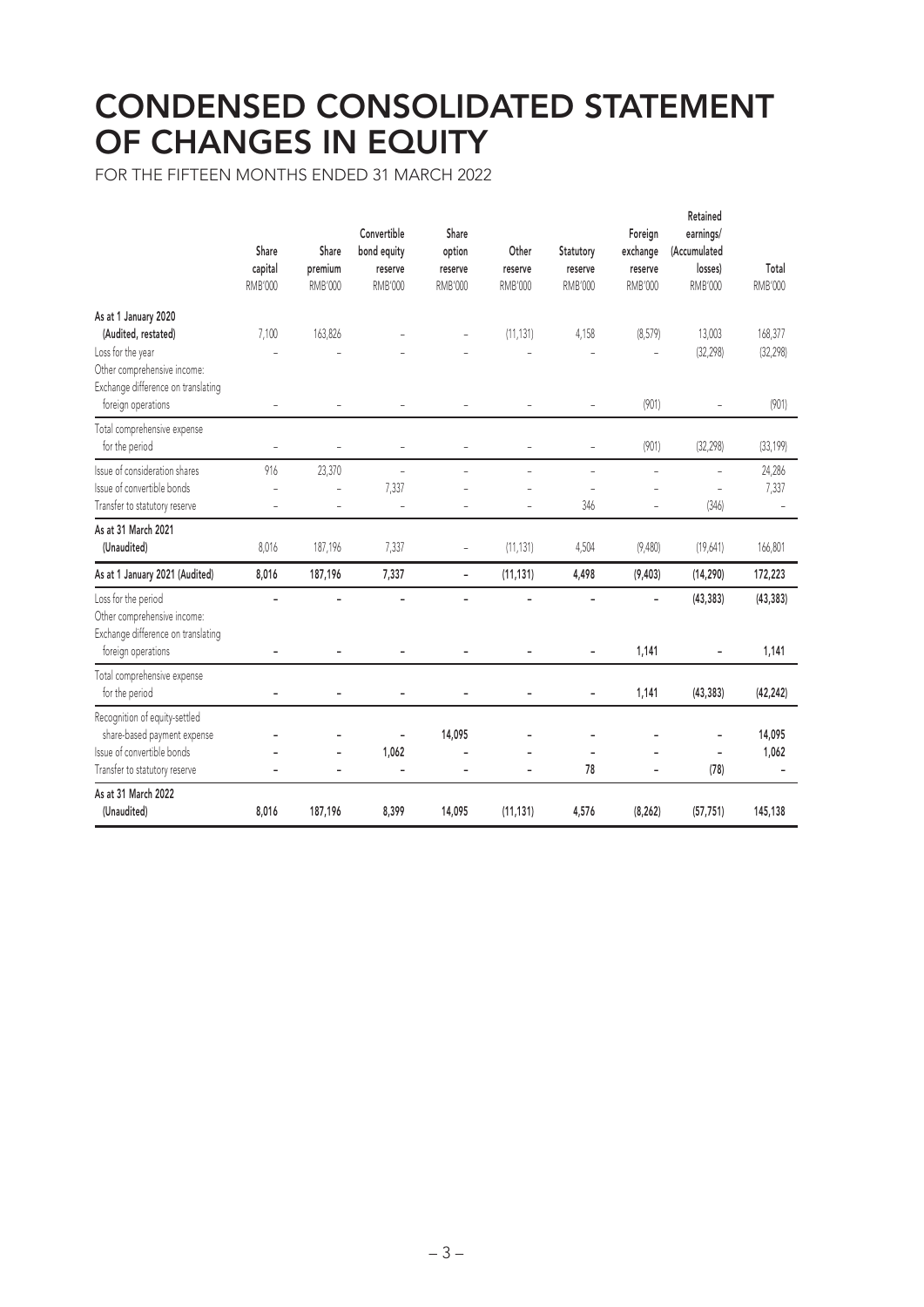FOR THE FIFTEEN MONTHS ENDED 31 MARCH 2022

#### **1. CORPORATE INFORMATION**

The Company was incorporated in the Cayman Islands with limited liability on 4 March 2016. The address of its registered office is Windward 3, Regatta Office Park, P.O. Box 1350, Grand Cayman KY1-1108, Cayman Islands. Its principal place of business in Hong Kong is at Room 747, 7/F, Star House, 3 Salisbury Road, Kowloon, Hong Kong and its headquarters is at 3/F, 222 Tianren Road, Gaoxin District, Chengdu City, Sichuan Province, the People's Republic of China (the "**PRC**").

The Company is an investment holding company. The Group is principally engaged in the manufacture and sales of furniture products in the PRC; and started to engage in data centre business in the PRC and Hong Kong from January 2020.

The shares of the Company were listed on GEM on 20 January 2017.

#### **2. CHANGE OF FINANCIAL YEAR END DATE**

Pursuant to the resolution of the Board of the Company dated 17 November 2021, the financial year end date of the Company has been changed from 31 December to 30 June. Accordingly, the next published audited financial statements of the Group will cover 18 months' period from 1 January 2021 to 30 June 2022. Therefore, the financial period of this fifth quarterly report covers the fifteen months ended 31 March 2022 and comparable data covers the fifteen months ended 31 March 2021.

#### **3. BASIS OF PREPARATION**

The Group's unaudited condensed consolidated financial statements for the fifteen months ended 31 March 2022 and the comparable data from the previous year have been prepared in accordance with the Hong Kong Accounting Standard 34 ("**HKAS34**") issued by the Hong Kong Institute of Certified Public Accountants ("**HKICPA**") and disclosure requirements of the Rules Governing the Listing of Securities on GEM of the Stock Exchange.

Other than the adoption of the new and revised Hong Kong Financial Reporting Standards ("**HKFRSs**") effective during the accounting period from 1 January 2021, the basis of preparation and accounting policies adopted in the preparation of such unaudited condensed consolidated financial statements are the same as those followed in the preparation of the audited financial statements of the Group for the year ended 31 December 2020.

The adoption of the new and revised HKFRSs has no material impact on such unaudited condensed consolidated financial statements. The Group has not early adopted the new and revised HKFRSs which have been issued but not yet effective during the current accounting period of the Group.

The unaudited condensed consolidated financial statements have been prepared on the historical cost basis.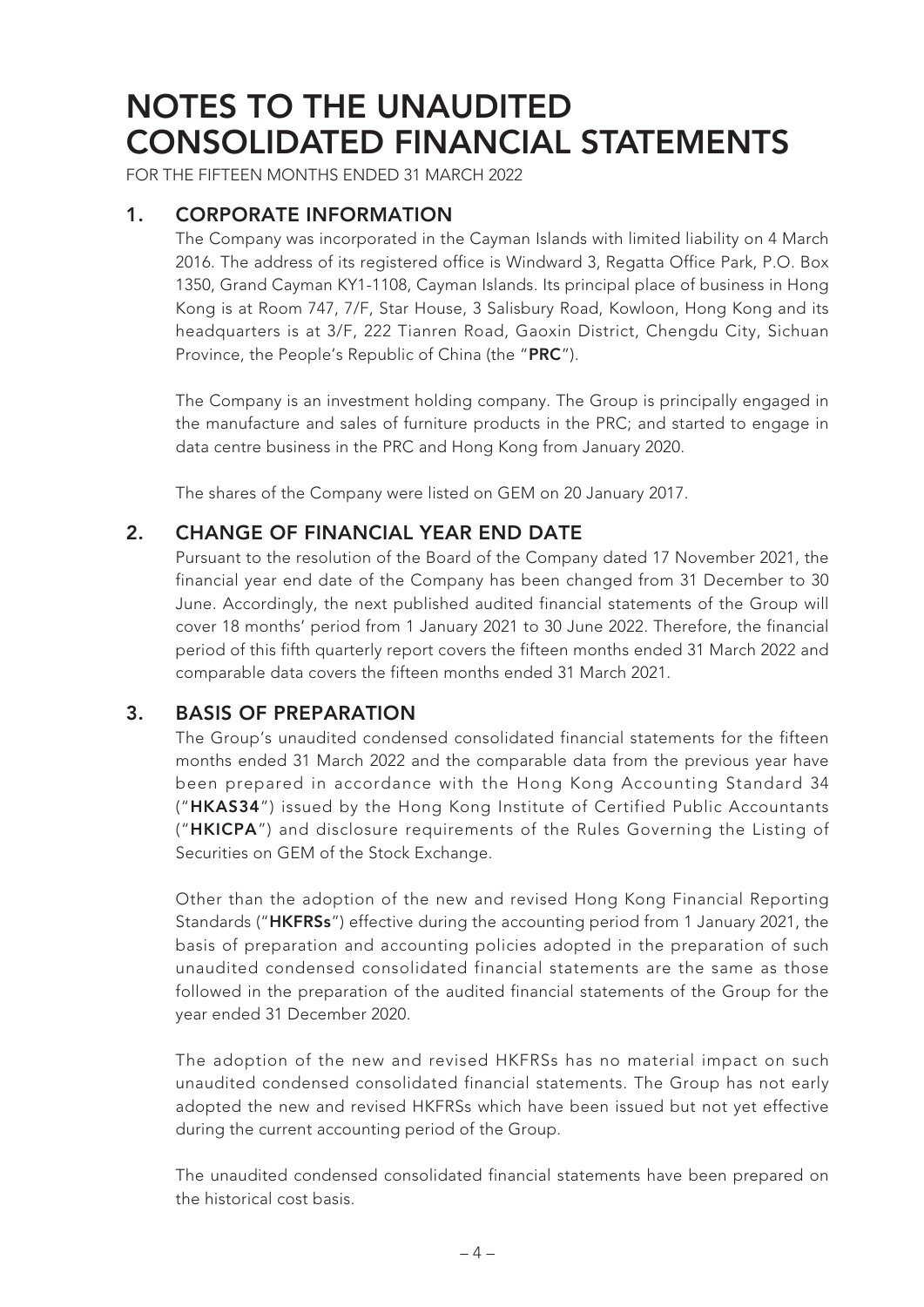FOR THE FIFTEEN MONTHS ENDED 31 MARCH 2022

#### **4. SEGMENT REPORTING**

The operating segments are determined with reference to the reports and financial information reviewed by the Company's executive Directors responsible for financial and accounting matters for the purpose of performance assessment and resource allocation.

For the fifteen months ended 31 March 2022 (the "**Reporting Period**"), the Group has two reportable segments, which are manufacture and sale of furniture products and data centre business. The following summarises the operation of each reportable segment of the Group:

- Manufacture and sale of furniture products segment manufacture and sale of furniture products in the PRC for selling to the domestic PRC market; and
- Data centre segment data centre business in the PRC and Hong Kong.

#### **(a) Reportable segment revenue and results**

|                                       | Manufacture and      |                |                      |                |                                           |             |
|---------------------------------------|----------------------|----------------|----------------------|----------------|-------------------------------------------|-------------|
|                                       | sale of furniture    |                | Data Centre          |                | Total<br>Fifteen months ended<br>31 March |             |
|                                       | Fifteen months ended |                | Fifteen months ended |                |                                           |             |
|                                       | 31 March             |                | 31 March             |                |                                           |             |
|                                       | 2022                 | 2021           | 2022                 | 2021           | 2022                                      | 2021        |
|                                       | <b>RMB'000</b>       | <b>RMB'000</b> | <b>RMB'000</b>       | <b>RMB'000</b> | <b>RMB'000</b>                            | RMB'000     |
|                                       |                      |                | Restated             |                | Restated                                  |             |
|                                       | (Unaudited)          | (Unaudited)    | (Unaudited)          | (Unaudited)    | (Unaudited)                               | (Unaudited) |
| Segment revenue                       |                      |                |                      |                |                                           |             |
| Sale of office furniture products     | 60,486               | 65,704         |                      |                | 60,486                                    | 65,704      |
| Information technology                |                      |                |                      |                |                                           |             |
| management service                    |                      |                | 2,652                | 1,309          | 2,652                                     | 1,309       |
| Internet access connection service    |                      |                | 619                  | 674            | 619                                       | 674         |
| Data centre operating and             |                      |                |                      |                |                                           |             |
| security service                      |                      |                | 1,547                | 2,981          | 1,547                                     | 2,981       |
| Rental of server racks                |                      |                | 24,325               | 26,218         | 24,325                                    | 26,218      |
|                                       | 60,486               | 65,704         | 29,143               | 31,182         | 89,629                                    | 96,886      |
| Segment results                       | (25, 129)            | (24, 467)      | 1,002                | (4,043)        | (24, 127)                                 | (28, 510)   |
| Unallocated expenses*                 |                      |                |                      |                | (16, 953)                                 | (3,820)     |
| Interest income                       |                      |                |                      |                | 1,939                                     |             |
| Property pledge agreement commitment  |                      |                |                      |                |                                           |             |
| fee income                            |                      |                |                      |                | 413                                       |             |
| Interest expense on convertible bonds |                      |                |                      |                | (5, 813)                                  | (1,086)     |
| Loss before income tax                |                      |                |                      |                | (44, 541)                                 | (33, 409)   |

Unallocated expenses comprised mainly of the expenses of the Group's office in Hong Kong which were not directly attributable to the business activities of any operating segment.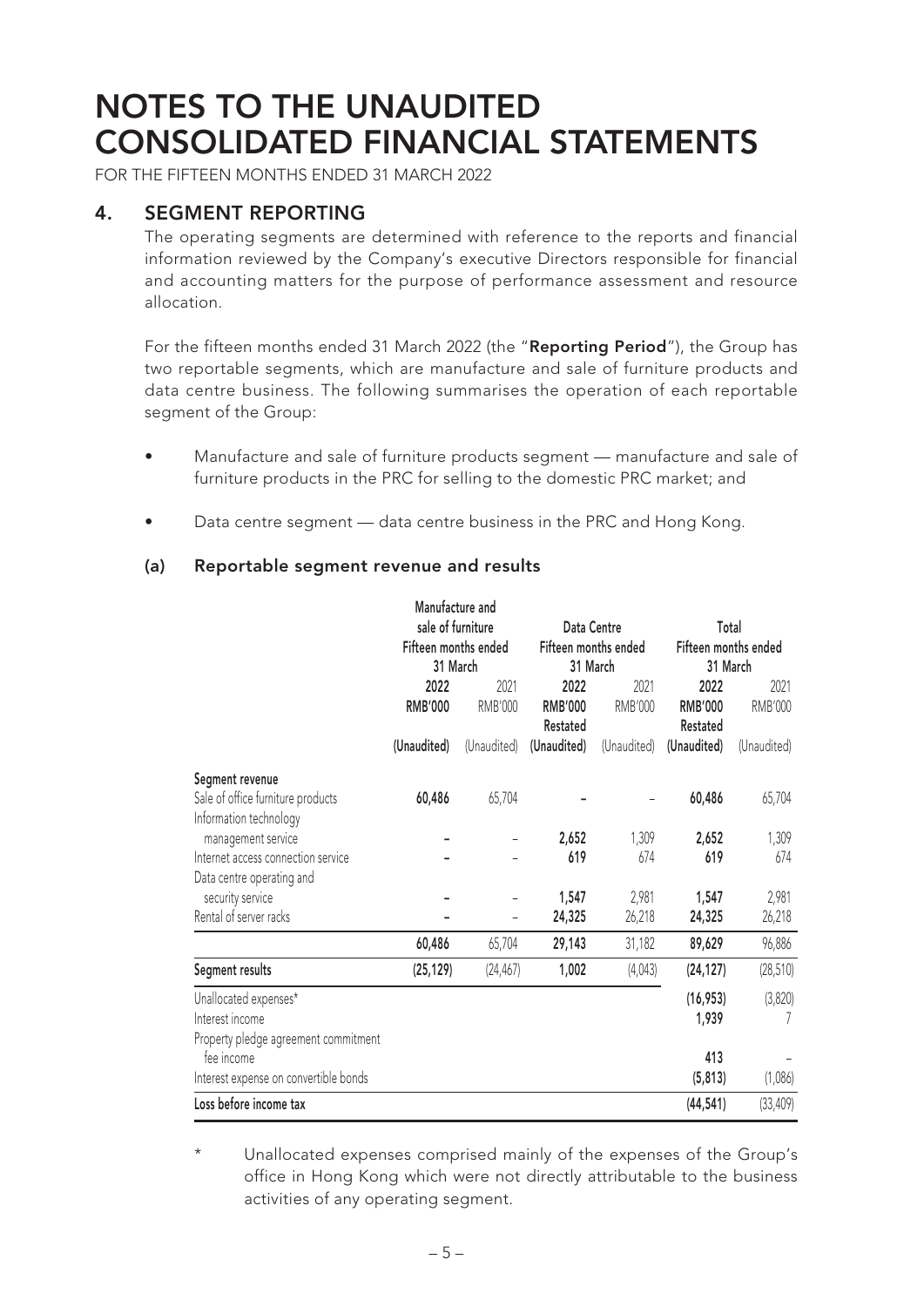FOR THE FIFTEEN MONTHS ENDED 31 MARCH 2022

#### **(b) Other segment information**

|                                                                                                    | <b>Manufacture and</b><br>sale of furniture<br>Fifteen months ended<br>31 March |                                       | Data Centre<br>Fifteen months ended<br>31 March |                                       | Unallocated<br>Fifteen months ended<br>31 March |                                       | Total<br>Fifteen months ended<br>31 March |                                       |
|----------------------------------------------------------------------------------------------------|---------------------------------------------------------------------------------|---------------------------------------|-------------------------------------------------|---------------------------------------|-------------------------------------------------|---------------------------------------|-------------------------------------------|---------------------------------------|
|                                                                                                    | 2022<br><b>RMB'000</b><br>(Unaudited)                                           | 2021<br><b>RMB'000</b><br>(Unaudited) | 2022<br><b>RMB'000</b><br>(Unaudited)           | 2021<br><b>RMB'000</b><br>(Unaudited) | 2022<br><b>RMB'000</b><br>(Unaudited)           | 2021<br><b>RMB'000</b><br>(Unaudited) | 2022<br><b>RMB'000</b><br>(Unaudited)     | 2021<br><b>RMB'000</b><br>(Unaudited) |
| Bank interest income                                                                               | 62                                                                              | 14                                    | 97                                              | 22                                    | 2                                               | 5                                     | 161                                       | 41                                    |
| Interest income from                                                                               |                                                                                 |                                       |                                                 |                                       |                                                 |                                       |                                           |                                       |
| other receivables<br>Interest income arising from<br>unwinding contract assets<br>with significant |                                                                                 | 2,302                                 | 887                                             |                                       | 1,937                                           |                                       | 2,824                                     | 2,302                                 |
| financing component                                                                                | 255                                                                             | 337                                   |                                                 |                                       |                                                 |                                       | 255                                       | 337                                   |
| Interest expense on                                                                                |                                                                                 |                                       |                                                 |                                       |                                                 |                                       |                                           |                                       |
| bank borrowings                                                                                    | 66                                                                              | 1,696                                 |                                                 |                                       |                                                 |                                       | 66                                        | 1,696                                 |
| Interest expense on                                                                                |                                                                                 |                                       |                                                 |                                       |                                                 |                                       |                                           |                                       |
| lease liabilities                                                                                  | 28                                                                              | 51                                    | 1,326                                           | 2,412                                 |                                                 |                                       | 1,354                                     | 2,463                                 |
| Interest expense on                                                                                |                                                                                 |                                       |                                                 |                                       |                                                 |                                       |                                           |                                       |
| convertible bonds                                                                                  |                                                                                 |                                       |                                                 |                                       | 5,814                                           | 1,086                                 | 5,814                                     | 1,086                                 |
| Amortisation of                                                                                    |                                                                                 |                                       |                                                 |                                       |                                                 |                                       |                                           |                                       |
| intangible assets                                                                                  |                                                                                 | $\overline{a}$                        | 7,008                                           | 6,775                                 |                                                 |                                       | 7,008                                     | 6,775                                 |
| Depreciation of right-                                                                             |                                                                                 |                                       |                                                 |                                       |                                                 |                                       |                                           |                                       |
| of-use assets                                                                                      | 909                                                                             | 920                                   | 15,817                                          | 17,337                                |                                                 |                                       | 16,726                                    | 18,257                                |
| Depreciation of property, plant                                                                    |                                                                                 |                                       |                                                 |                                       |                                                 |                                       |                                           |                                       |
| and equipment                                                                                      | 5,178                                                                           | 4,838                                 |                                                 |                                       |                                                 |                                       | 5,178                                     | 4,838                                 |
| Loss on write-off and disposal                                                                     |                                                                                 |                                       |                                                 |                                       |                                                 |                                       |                                           |                                       |
| of property, plant                                                                                 |                                                                                 |                                       |                                                 |                                       |                                                 |                                       |                                           |                                       |
| and equipment                                                                                      | 47                                                                              | $\overline{2}$                        |                                                 |                                       |                                                 |                                       | 47                                        | $\sqrt{2}$                            |
| Impairment loss on property,                                                                       |                                                                                 |                                       |                                                 |                                       |                                                 |                                       |                                           |                                       |
| plant and equipment                                                                                |                                                                                 | 822                                   |                                                 |                                       |                                                 |                                       |                                           | 822                                   |
| Impairment loss on                                                                                 |                                                                                 |                                       |                                                 |                                       |                                                 |                                       |                                           |                                       |
| right-of-use assets                                                                                |                                                                                 | 38                                    |                                                 |                                       |                                                 |                                       |                                           | 38                                    |
| Impairment loss on trade and                                                                       |                                                                                 |                                       |                                                 |                                       |                                                 |                                       |                                           |                                       |
| other receivables                                                                                  | 6,702                                                                           | 2,821                                 |                                                 | 40                                    |                                                 |                                       | 6,702                                     | 2,861                                 |
| Write-off of trade and                                                                             |                                                                                 |                                       |                                                 |                                       |                                                 |                                       |                                           |                                       |
| other receivables                                                                                  |                                                                                 | 3,036                                 |                                                 |                                       |                                                 |                                       |                                           | 3,036                                 |
| Addition to intangible assets                                                                      |                                                                                 |                                       |                                                 |                                       |                                                 |                                       |                                           |                                       |
| through                                                                                            |                                                                                 |                                       |                                                 |                                       |                                                 |                                       |                                           |                                       |
| business combination                                                                               |                                                                                 |                                       |                                                 | 13,624                                |                                                 |                                       |                                           | 13,624                                |
| Addition to property, plant                                                                        |                                                                                 |                                       |                                                 |                                       |                                                 |                                       |                                           |                                       |
| and equipment                                                                                      | 3,096                                                                           | 55                                    |                                                 |                                       |                                                 |                                       | 3,096                                     | 55                                    |
| Addition to right-of-use assets                                                                    |                                                                                 | 865                                   |                                                 |                                       |                                                 |                                       |                                           | 865                                   |
| Addition to right-of-use assets                                                                    |                                                                                 |                                       |                                                 |                                       |                                                 |                                       |                                           |                                       |
| through                                                                                            |                                                                                 |                                       |                                                 |                                       |                                                 |                                       |                                           |                                       |
| business combination                                                                               |                                                                                 |                                       |                                                 | 36,343                                |                                                 |                                       |                                           | 36,343                                |
| Recognition of equity-settled                                                                      |                                                                                 |                                       |                                                 |                                       |                                                 |                                       |                                           |                                       |
| share-based                                                                                        |                                                                                 |                                       |                                                 |                                       |                                                 |                                       |                                           |                                       |
| payment expense                                                                                    |                                                                                 |                                       |                                                 |                                       | 14,016                                          |                                       | 14,016                                    |                                       |
|                                                                                                    |                                                                                 |                                       |                                                 |                                       |                                                 |                                       |                                           |                                       |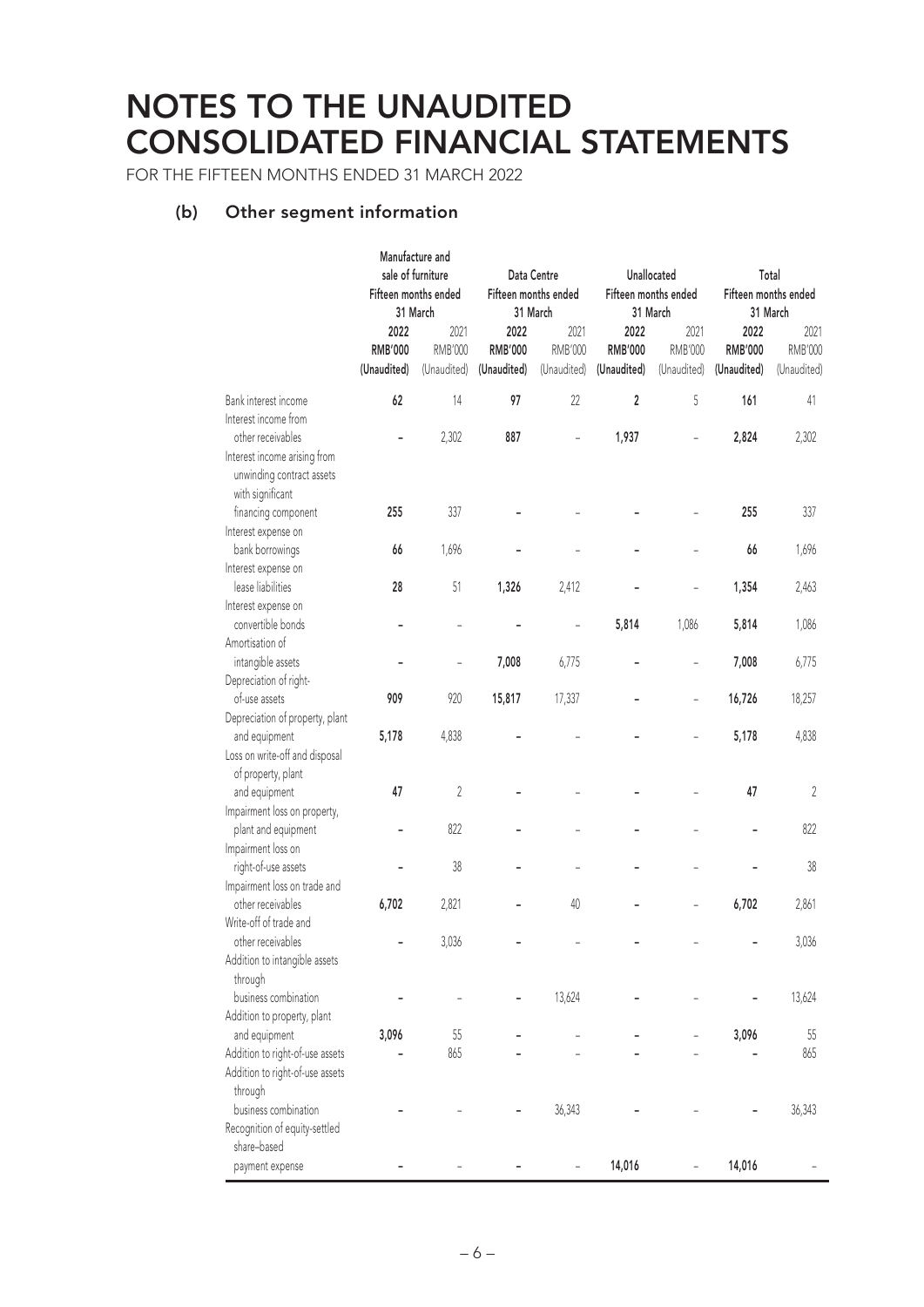FOR THE FIFTEEN MONTHS ENDED 31 MARCH 2022

#### **(c) Geographical information**

The Company is an investment holding company incorporated in the Cayman Islands and the principal place of the Group's operations is the PRC. Accordingly, the management determines the Group is domiciled in the PRC.

|                                    | Ended 31 March<br>Three months |                | Ended 31 March<br>Fifteen months |                |  |
|------------------------------------|--------------------------------|----------------|----------------------------------|----------------|--|
|                                    | 2022                           | 2021           | 2022                             | 2021           |  |
|                                    | <b>RMB'000</b>                 | <b>RMB'000</b> | <b>RMB'000</b>                   | <b>RMB'000</b> |  |
|                                    | (Unaudited)                    | (Unaudited)    | (Unaudited)                      | (Unaudited)    |  |
| Revenue from<br>external customers |                                |                |                                  |                |  |
| The PRC                            | 15,330                         | 13,452         | 87,335                           | 95,577         |  |
| Hong Kong, the PRC                 | 3                              | 1,015          | 2,294                            | 1,309          |  |
|                                    | 15,333                         | 14,467         | 89,629                           | 96,886         |  |

The geographical location of revenue allocated is based on the location at which the goods were delivered and the service was rendered. No geographical location of non-current assets is presented as all of the Group's non-current assets are physically based in the PRC.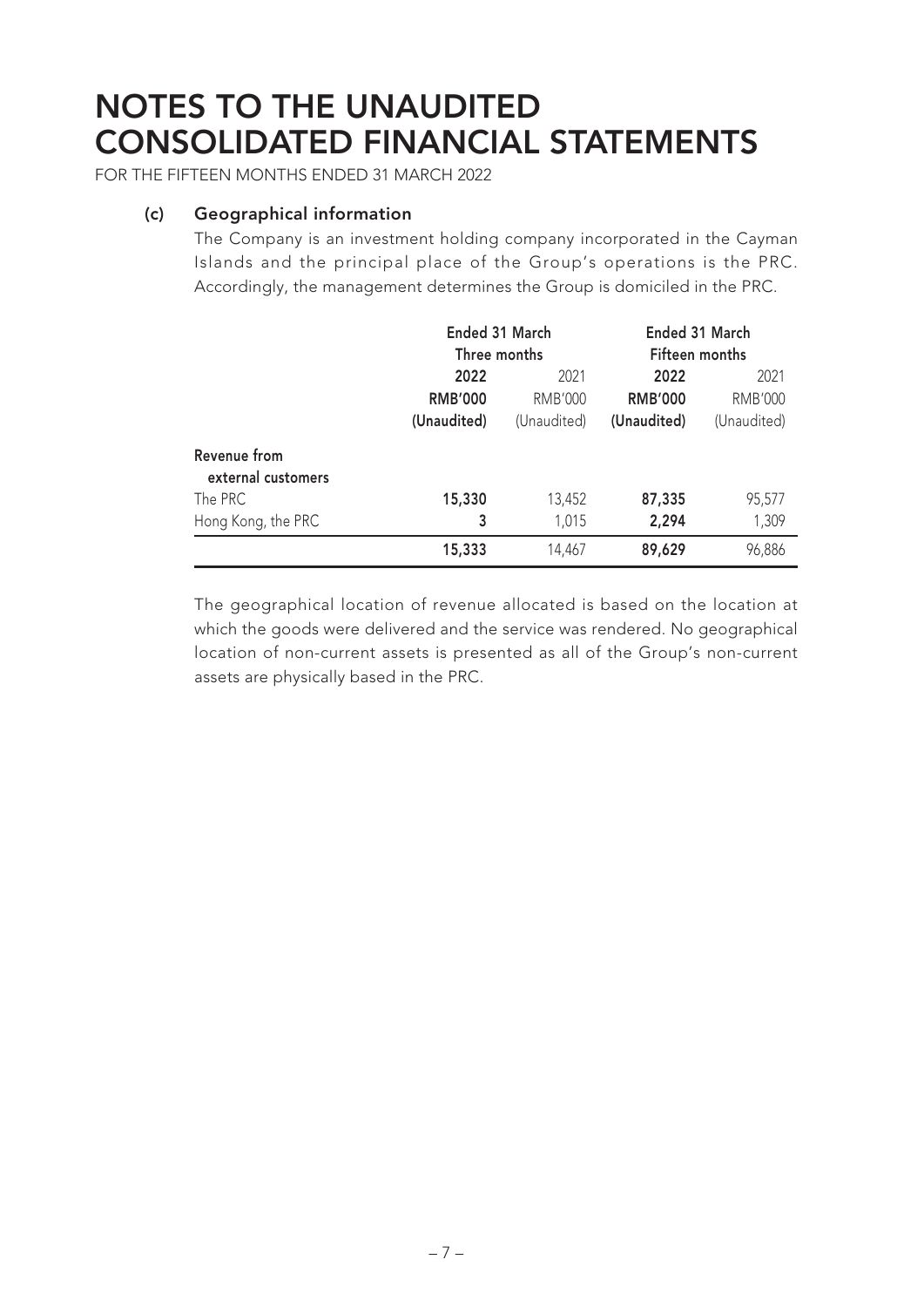FOR THE FIFTEEN MONTHS ENDED 31 MARCH 2022

#### **(d) Information about major customer**

The Group's customer base is diversified and includes only the following customers with whom transactions have exceeded 10% of the Group's revenue. During the Reporting Period, revenue attributed to Customer A, Customer C from the data centre segment and Customer B, Customer D, Customer E and Customer F from the manufacture and sale of furniture products segment are as follows:

|            |                                       | Ended 31 March<br>Three months        | Ended 31 March<br>Fifteen months      |                                       |                                                  |
|------------|---------------------------------------|---------------------------------------|---------------------------------------|---------------------------------------|--------------------------------------------------|
|            | 2022<br><b>RMB'000</b><br>(Unaudited) | 2021<br><b>RMB'000</b><br>(Unaudited) | 2022<br><b>RMB'000</b><br>(Unaudited) | 2021<br><b>RMB'000</b><br>(Unaudited) | For reporting<br>segment                         |
| Customer A | N/A                                   | 1,907                                 | N/A                                   | 9,985                                 | Data Centre                                      |
| Customer B | N/A                                   | 1,845                                 | N/A                                   | N/A                                   | Manufacture and sale<br>of furniture<br>products |
| Customer C | N/A                                   | 1,717                                 | N/A                                   | N/A                                   | Data Centre                                      |
| Customer D | N/A                                   | 1,526                                 | N/A                                   | N/A                                   | Manufacture and sale<br>of furniture<br>products |
| Customer E | 2,788                                 | N/A                                   | N/A                                   | N/A                                   | Manufacture and sale<br>of furniture<br>products |
| Customer F | 2,434                                 |                                       | N/A                                   | N/A                                   | Manufacture and sale<br>of furniture<br>products |

N/A: represents transactions during the period which did not exceed 10% of the Group's revenue.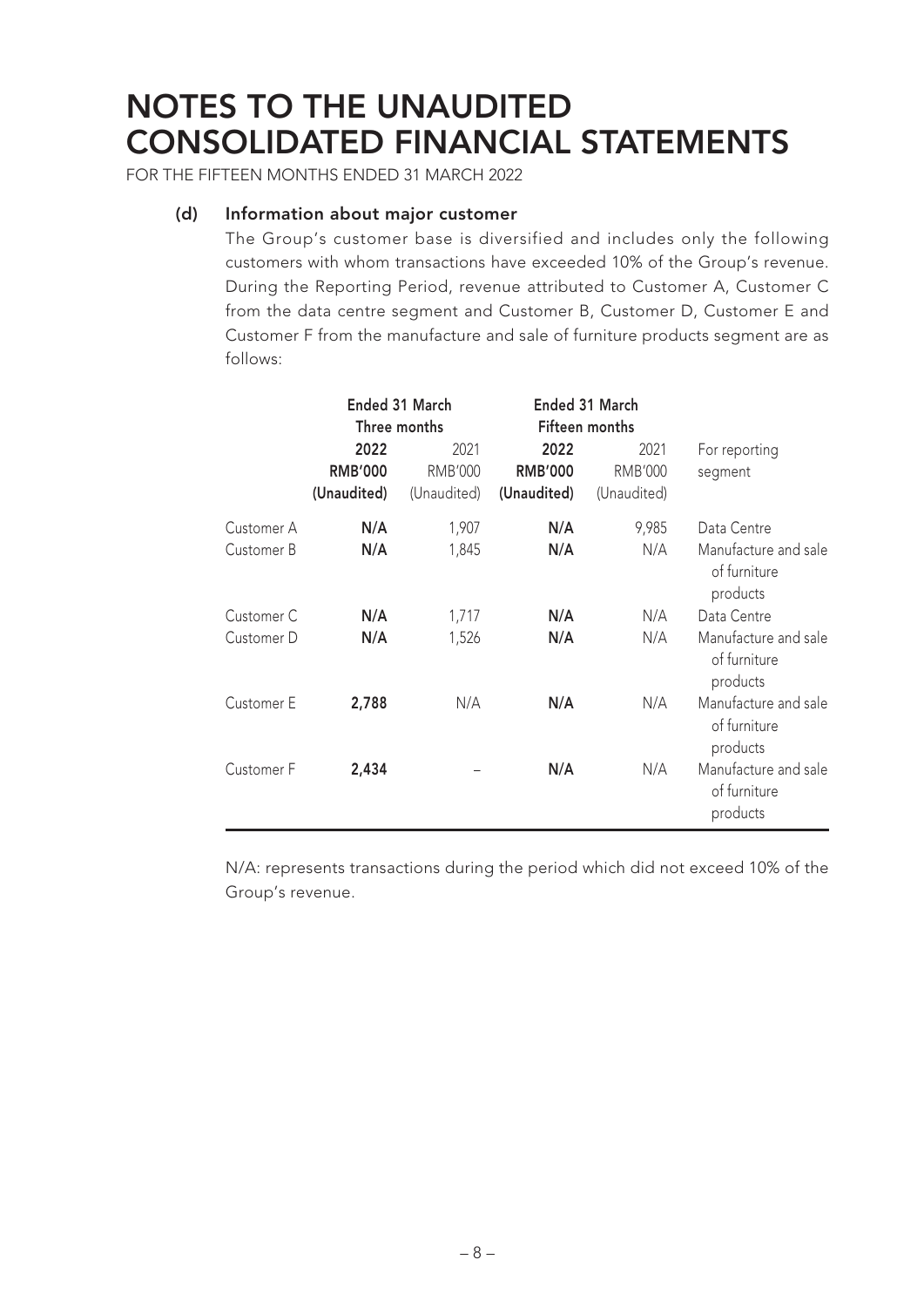FOR THE FIFTEEN MONTHS ENDED 31 MARCH 2022

### **5. REVENUE**

|                                                                         | Ended 31 March |                | Ended 31 March |                |  |
|-------------------------------------------------------------------------|----------------|----------------|----------------|----------------|--|
|                                                                         | Three months   |                | Fifteen months |                |  |
|                                                                         | 2022           | 2021           | 2022           | 2021           |  |
|                                                                         | <b>RMB'000</b> | <b>RMB'000</b> | <b>RMB'000</b> | <b>RMB'000</b> |  |
|                                                                         | (Unaudited)    | (Unaudited)    | (Unaudited)    | (Unaudited)    |  |
| Revenue from contracts<br>with customer within<br>the scope of HKFRS 15 |                |                |                |                |  |
| Sale of furniture products                                              | 9,894          | 8,012          | 60,486         | 65,704         |  |
| Information technology                                                  |                |                |                |                |  |
| management service                                                      | 361            | 1,015          | 2,652          | 1,309          |  |
| Internet access                                                         |                |                |                |                |  |
| connection service                                                      | 82             | 100            | 619            | 674            |  |
| Data centre operating and                                               |                |                |                |                |  |
| security service                                                        | 309            | 356            | 1,547          | 2,981          |  |
|                                                                         | 10,646         | 9,483          | 65,304         | 70,668         |  |
| Revenue from other                                                      |                |                |                |                |  |
| sources                                                                 |                |                |                |                |  |
| Rental of server racks                                                  | 4,687          | 4,984          | 24,325         | 26,218         |  |
|                                                                         | 15,333         | 14,467         | 89,629         | 96,886         |  |

Disaggregation of the Group's revenue from contracts with customer within the scope of HKFRS 15 by the timing of revenue recognition is as follows:

|                                  | Ended 31 March<br>Three months        |                                       | Ended 31 March<br>Fifteen months      |                                       |
|----------------------------------|---------------------------------------|---------------------------------------|---------------------------------------|---------------------------------------|
|                                  | 2022<br><b>RMB'000</b><br>(Unaudited) | 2021<br><b>RMB'000</b><br>(Unaudited) | 2022<br><b>RMB'000</b><br>(Unaudited) | 2021<br><b>RMB'000</b><br>(Unaudited) |
| Timing of<br>revenue recognition |                                       |                                       |                                       |                                       |
| At a point in time               | 9,894                                 | 8,012                                 | 60,486                                | 65,704                                |
| Over time                        | 752                                   | 1,471                                 | 4,818                                 | 4,964                                 |
|                                  | 10,646                                | 9,483                                 | 65,304                                | 70,668                                |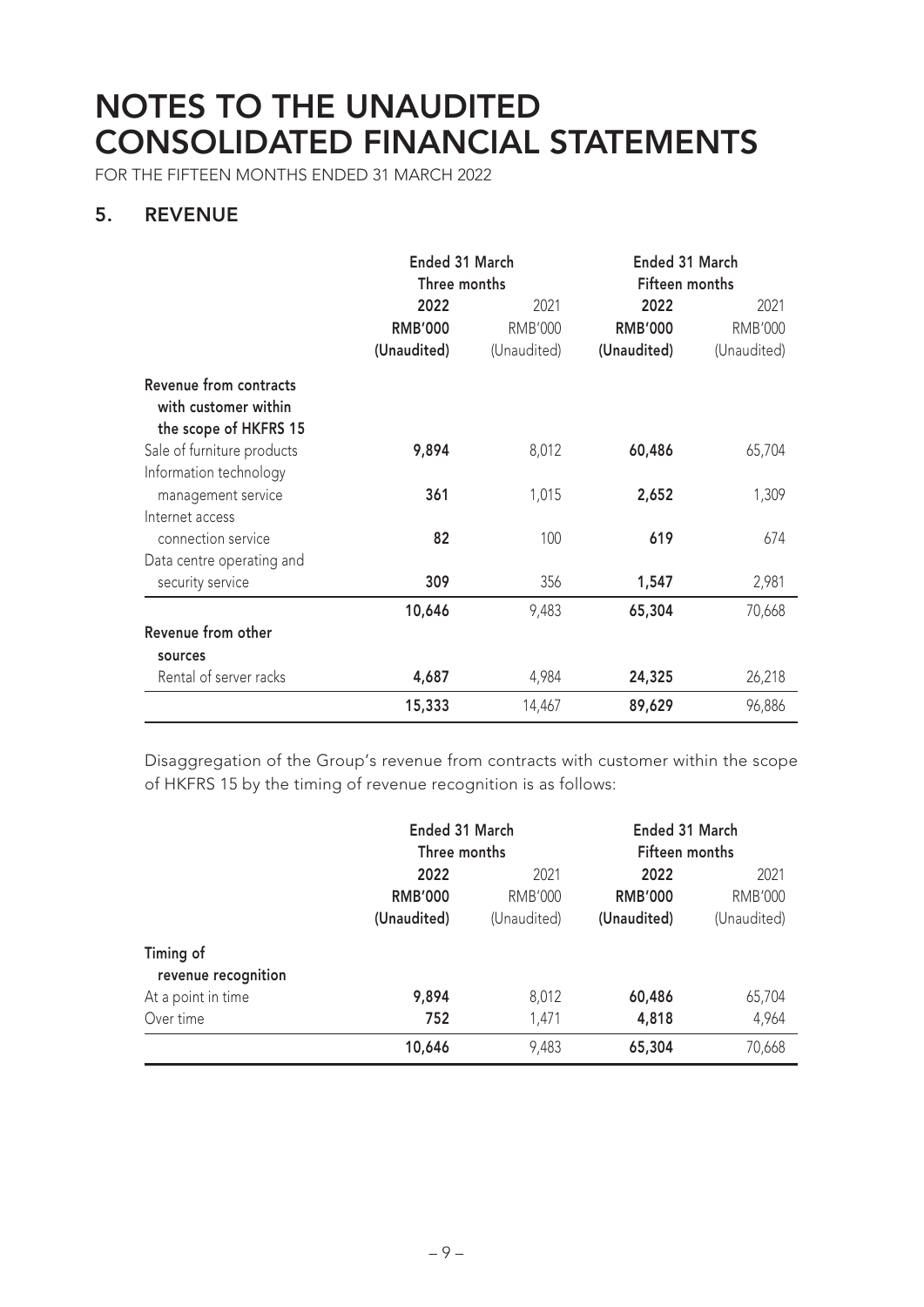FOR THE FIFTEEN MONTHS ENDED 31 MARCH 2022

The Group's revenue is divided into two parts by reporting segment: sale of furniture products and data centre business. In order to more reasonably reflect the data centre business, the income and cost of buildout management agreement service in this announcement were separated from "revenue" and "cost of sales" and presented in "net income from buildout management agreement service" under "other income" on the basis of its net income and cost, with an analysis on revenue as follows:

|                            | Ended 31 March<br>Three months |                | Ended 31 March<br>Fifteen months |                        |  |
|----------------------------|--------------------------------|----------------|----------------------------------|------------------------|--|
|                            | 2022                           | 2021           | 2022                             | 2021<br><b>RMB'000</b> |  |
|                            | <b>RMB'000</b>                 | <b>RMB'000</b> | <b>RMB'000</b>                   |                        |  |
|                            | (Unaudited)                    | (Unaudited)    | (Unaudited)                      | (Unaudited)            |  |
| Sale of furniture products | 9,894                          | 8,012          | 60,486                           | 65,704                 |  |
| Data centre business       | 5,439                          | 6,455          | 29,143                           | 31,182                 |  |
|                            | 15,333                         | 14,467         | 89,629                           | 96,886                 |  |

### **6. INCOME TAX CREDIT**

|                                                     | Ended 31 March<br>Three months        |                                       | Ended 31 March<br>Fifteen months      |                                       |
|-----------------------------------------------------|---------------------------------------|---------------------------------------|---------------------------------------|---------------------------------------|
|                                                     | 2022<br><b>RMB'000</b><br>(Unaudited) | 2021<br><b>RMB'000</b><br>(Unaudited) | 2022<br><b>RMB'000</b><br>(Unaudited) | 2021<br><b>RMB'000</b><br>(Unaudited) |
| Current tax<br>- Tax for the period<br>Deferred tax | 858                                   |                                       | 892                                   |                                       |
| - Current period                                    | (410)                                 | (408)                                 | (2,050)                               | (1, 112)                              |
|                                                     | 448                                   | (408)                                 | (1, 158)                              | (1, 111)                              |

The Company is incorporated in the Cayman Islands as an exempted company with limited liability under the Companies Law of Cayman Islands and is not subject to income tax in the Cayman Islands.

During the Reporting Period and the same period last year, no Hong Kong profit tax was provided in the consolidated financial statements.

Provision for the enterprise income tax in the PRC is calculated on a statutory tax rate of 25% of the estimated assessable profit as determined in accordance with the relevant income tax law in the PRC. During the Reporting Period and the same period last year, certain subsidiaries provided for enterprise income tax, apart from those subsidiaries, the other subsidiaries of the PRC and Hong Kong enterprises recorded loss or derived profits which is not subject to enterprise income tax due to the compensation for the loss.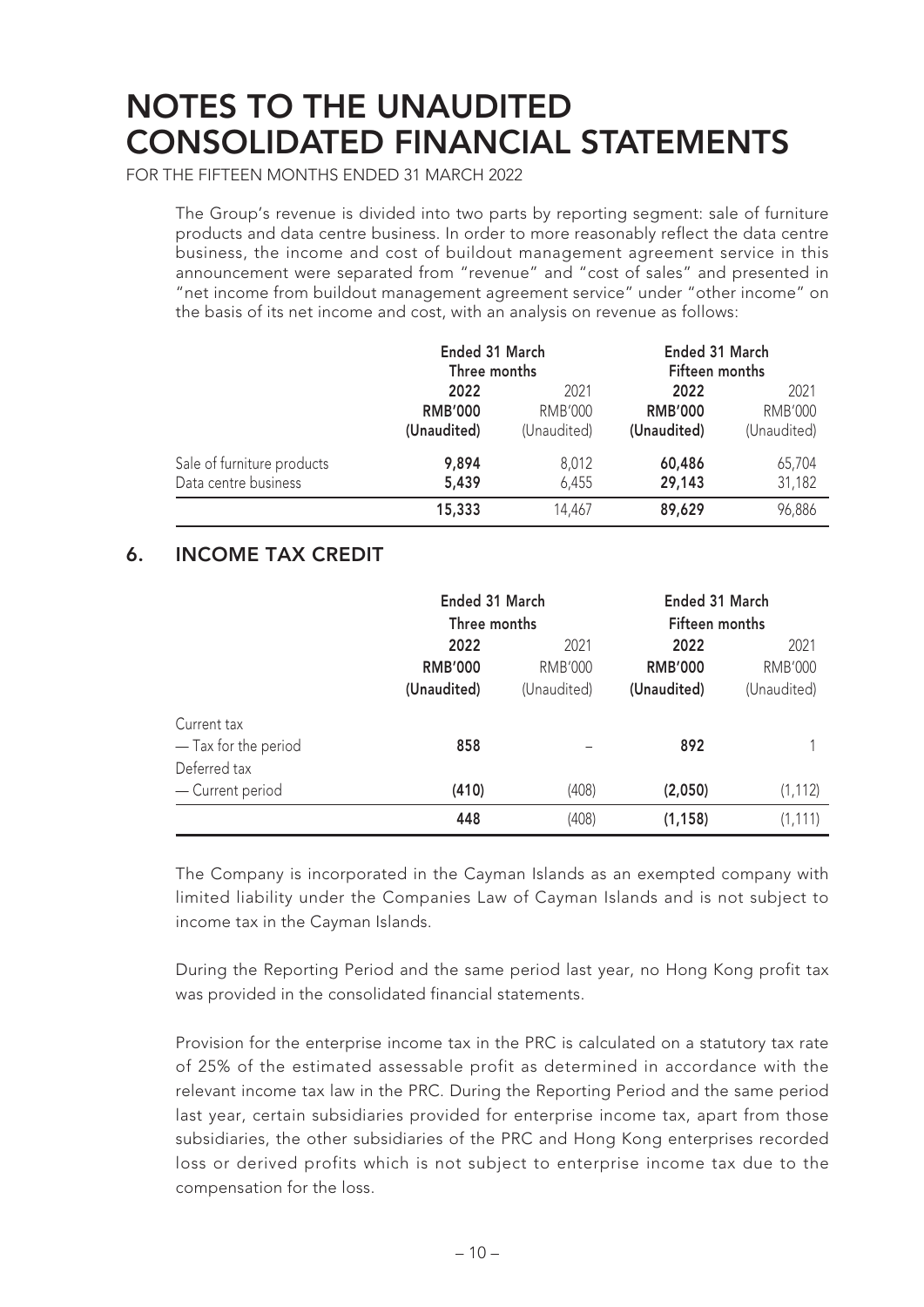FOR THE FIFTEEN MONTHS ENDED 31 MARCH 2022

### **7. DIVIDENDS**

The Board does not recommend the payment of an interim dividend for the fifteen months ended 31 March 2022 (same period last year: nil). No shareholder has agreed to waive dividends.

### **8. LOSS PER SHARE**

The loss per share is calculated by dividing loss attributable to the owners of the Company by the weighted average number of 907,333,333 and 903,926,740 ordinary shares in issue for the fifteen months ended 31 March 2022 and same period last year.

|                                                                   | Ended 31 March<br>Three months        |                                       | Ended 31 March<br>Fifteen months      |                                       |
|-------------------------------------------------------------------|---------------------------------------|---------------------------------------|---------------------------------------|---------------------------------------|
|                                                                   | 2022<br><b>RMB'000</b><br>(Unaudited) | 2021<br><b>RMB'000</b><br>(Unaudited) | 2022<br><b>RMB'000</b><br>(Unaudited) | 2021<br><b>RMB'000</b><br>(Unaudited) |
| The loss used to calculate the<br>basic loss per share            | (3,995)                               | (5, 345)                              | (43, 383)                             | (32, 298)                             |
|                                                                   | '000 shares                           | '000 shares                           | '000 shares                           | '000 shares                           |
| Number of shares used to<br>calculate the basic loss<br>per share | 907,333                               | 907,333                               | 907,333                               | 903,927                               |

Note: The calculation of the basic loss per share attributable to the owners of the Company is based on the loss for the fifteen months ended 31 March 2022 of approximately RMB43.383 million (same period last year: a loss of approximately RMB32.298 million), and on the weighted average number of 907,333,333 ordinary shares of the Company in issue (903,926,740 ordinary shares of the Company in issue for the same period last year).

In both corresponding periods, the convertible bonds and share options which remained outstanding have an anti-dilutive effect on the basic loss per share and, therefore, the diluted loss per share is the same as basic loss per share.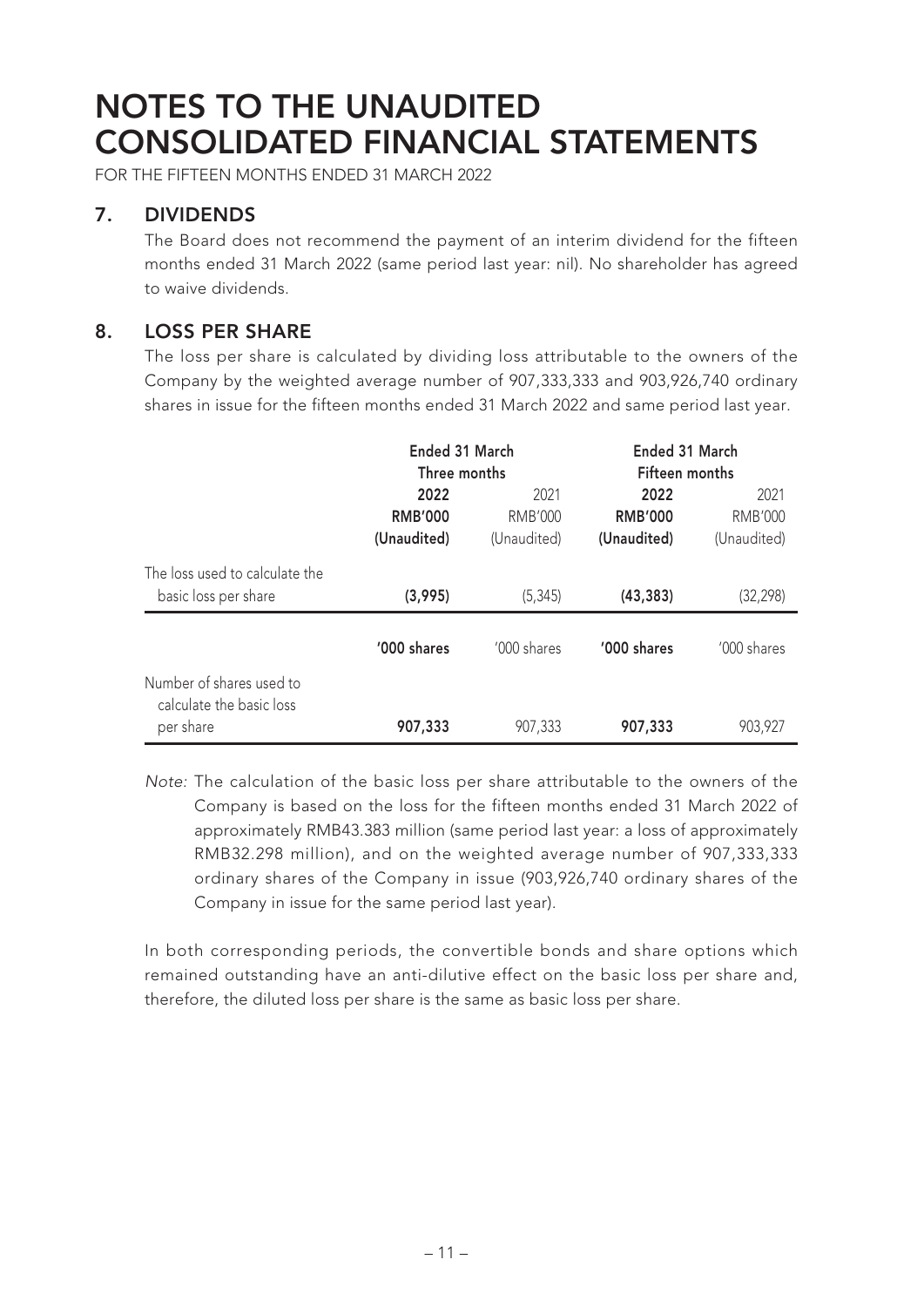### **BUSINESS REVIEW**

The Group is principally engaged in the manufacture and sale of furniture products and sells its products to the domestic PRC market with a large proportion of its sales derived from Sichuan Province, Chongqing City and Guizhou Province; the Group sells its products to its customers mainly through two major sales channels, namely participating in tenders and direct sales. The Group operates a sales office, Sichuan Greenland Furniture Co., Limited ("**Sichuan Greenland**"), in Chengdu City and a branch office, Chongqing Branch Office ("**Chongqing Branch Office**") of Sichuan Greenland, in Chongqing City.

In addition, the Group started to engage in data centre business in the PRC and Hong Kong from 2020. It aims to establish diversified operations and strive for stable revenue, which is a strategic deployment to strengthen the Group's ability to overcome the economic difficulties.

#### **Manufacture and sale of furniture products business**

For the fifteen months ended 31 March 2022, the Group's sales revenue from manufacture and sale of furniture products segment decreased by approximately 7.9% as compared to the same period last year. Although the performance in the fourth quarter of 2021 has improved, particularly the results of Sichuan Province has shown significant improvement, the COVID-19 pandemic has been rampant in various parts of China since January 2022 and local governments have taken a number of containment measures to control the epidemic in a timely manner, which caused an inevitable negative impact on the economy. This has exceeded our previous expectations and the furniture industry is facing further reshuffle as there is a slowdown in the commercial real estate investment. As the majority of deliveries during the same period last year were for sales orders placed prior to the previous year's epidemic and there were more substantial sales orders, it was less affected by the novel coronavirus epidemic. During the Reporting Period, as the majority of potential customers were cautious in purchasing or postponing the replacement of furniture products, resulting in fewer new sales orders being signed, thus affecting product deliveries and revenue during the Reporting Period. At the same time, the Group continued to compete for more furniture orders at lower product prices to maintain effective operations.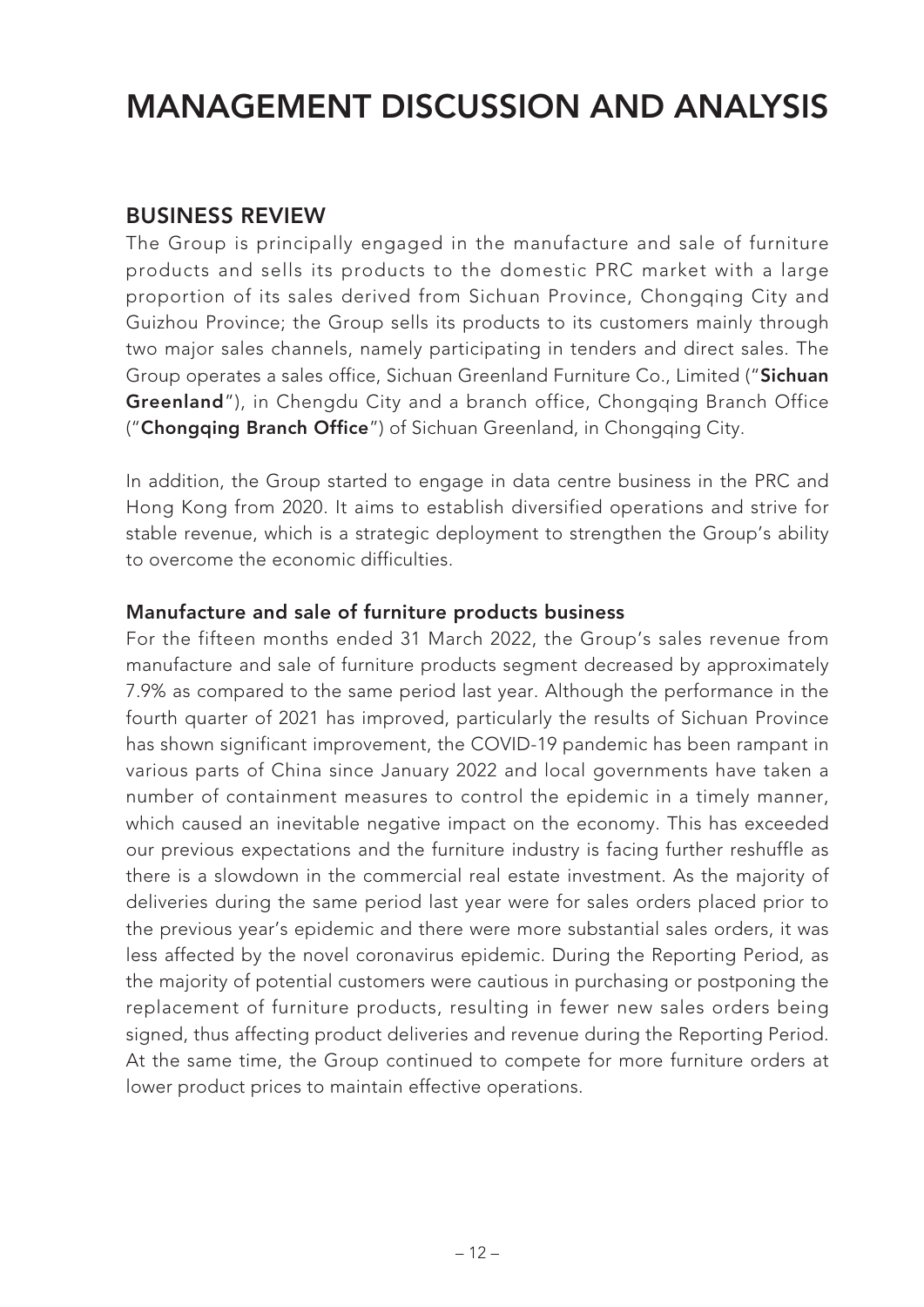#### **Data centre business**

During the Reporting Period, the Group's revenue from the data centre segment decreased by approximately 6.5% as compared to the same period last year. Although the current revenue from the data centre segment is mainly the rental income from server rack rentals, the business is relatively stable, due to the pessimistic sentiment of the two-year-long COVID-19 pandemic, some customers' leases were not renewed upon expiry and new customers were unable to make up for revenue lost from the existing customers. It is now actively sourcing new customers, with each business being progressed steadily. In addition, the Group's subsidiary (Beijing Wannuotong Technology Company Limited, hereinafter referred to as "**WNT**") entered into the Buildout Management Agreement with a cooperating party on mid-2021 to commence engineering and management service as construction manager for buildout construction works and started to recognise the profit of the relevant business according to the progress of the buildout management project. In addition, one-off legal and professional fees of approximately RMB2.6 million incurred from the signing of the agreement significantly affected the results performance of the data centre segment during the Reporting Period. During the Reporting Period, apart from the amortisation expense of intangible assets of approximately RMB7.0 million, data centre segment has contributed approximately RMB29.1 million to the Group's revenue (approximately RMB31.2 million for the same period last year) and approximately RMB7.9 million to the Group's profit before income tax (approximately RMB2.7 million for the same period last year).

During the Reporting Period, the Group recorded a revenue of approximately RMB89.6 million, representing a decrease of approximately RMB7.3 million or approximately 7.5% as compared to the same period last year. During the Reporting Period, the Group recorded a loss of approximately RMB43.4 million, as compared with the loss of approximately RMB32.3 million recorded by the Group for the same period last year.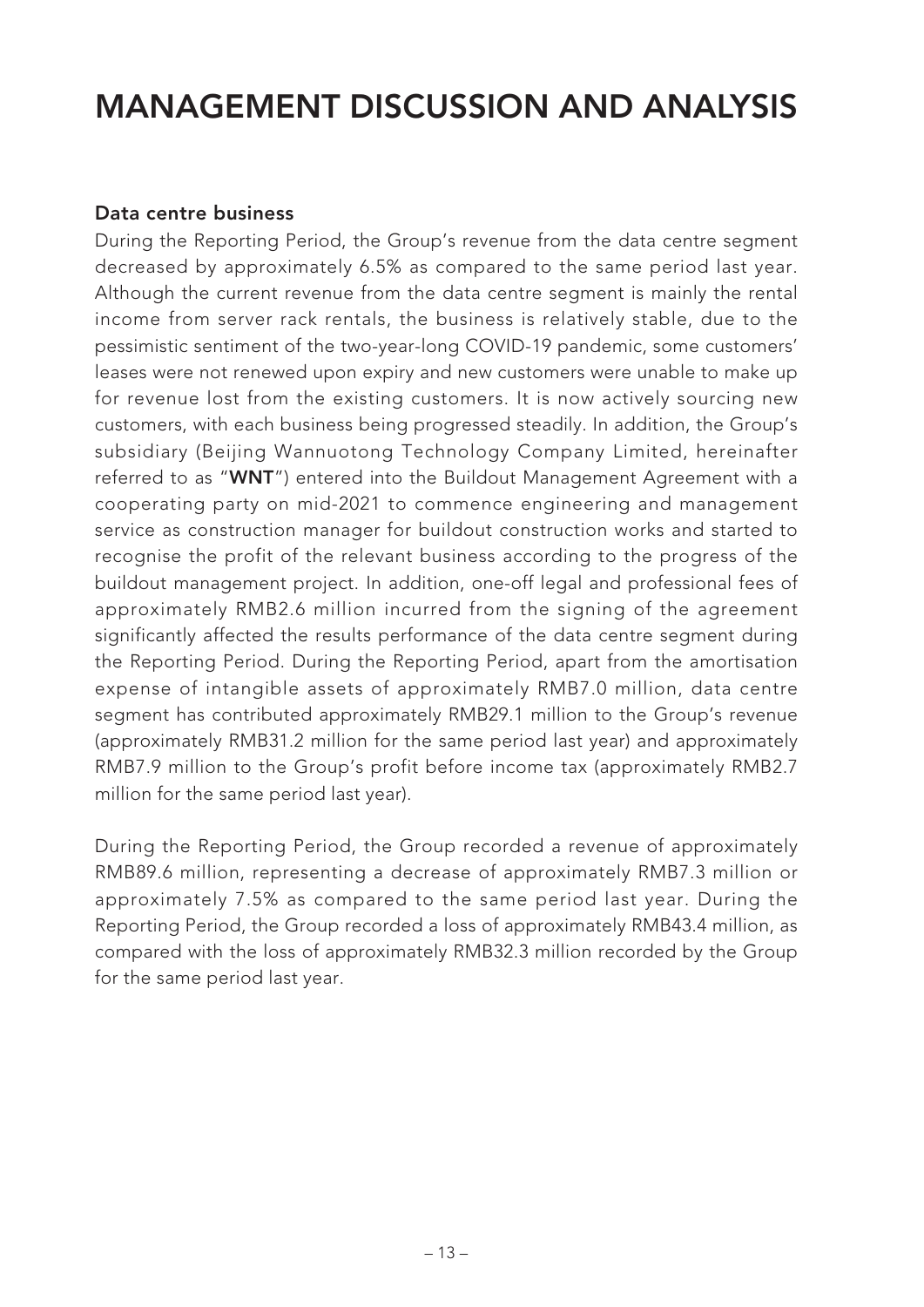The increase in loss was mainly because: during the Reporting Period, manufacture and sale of furniture products segment recorded a revenue of approximately RMB60.5 million, representing a decrease of approximately RMB5.2 million or approximately 7.9% as compared to the same period last year, and the gross profit margin was under further pressure as the Group continued to compete for more furniture orders at lower product prices to maintain effective operations during the Reporting Period, combining to result in the decrease of gross profit by approximately RMB2.3 million as compared to the same period last year. Excluding the data centre segment, the Group's business position was as follows: (1) other income decreased by approximately RMB0.4 million as compared to the same period last year; and (2) administrative and other expenses increased by approximately RMB10.8 million as compared to the same period last year, mainly attributable to: (i) the recognition of equity-settled share-based payment expenses of approximately RMB14.0 million as the Company granted the Share Option Deed; (ii) a significant increase in the Group's provision for ECLs as compared to the same period last year; (iii) other expenses such as product R&D expenses and employee welfare expenses decreased as compared to the same period last year, which has partially offset the increase in administrative expenses; (3) an increase in finance costs of approximately RMB3.1 million as compared to the same period last year; and (4) a decrease in selling and distribution expenses of approximately RMB0.4 million as compared to the same period last year. Contribution from the data centre segment to the Group's profit before income tax increased by approximately RMB5.0 million as compared to the same period last year, offsetting the increase in part of the Group's loss.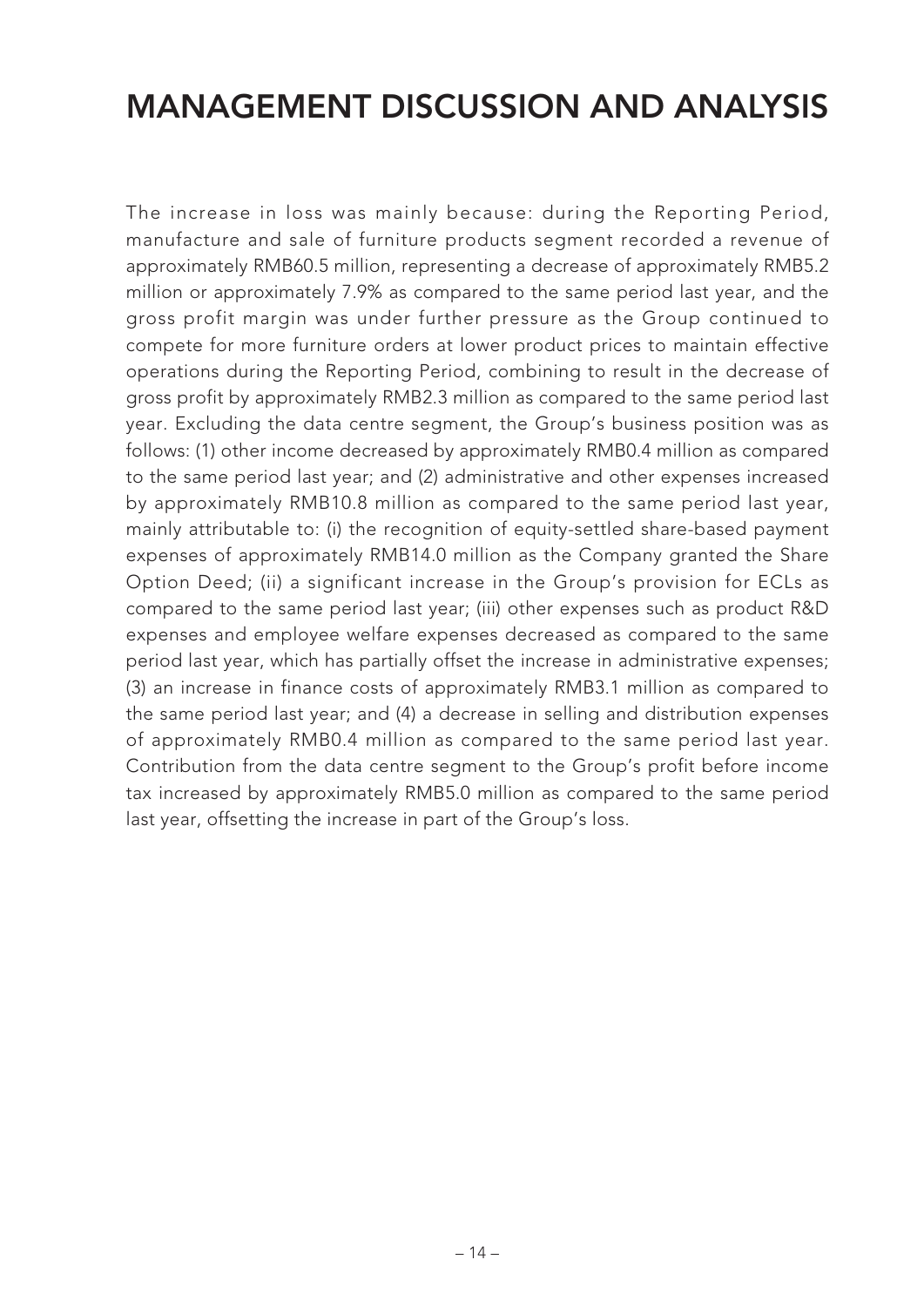### **Prospects**

Looking forward, the Group remains confident in improving the current operations of the furniture segment and implementing the following business plans at the appropriate time:

- 1. For Sichuan Province and Chongqing City in the PRC, the Group will establish a staff incentive mechanism by linking the incentives of the sales team to the gross profit margin of the relevant tenders in order to ensure a reasonable profit margin and maintain market share in these markets.
- 2. For Yunnan Province, Guizhou Province and Tibet Region, the Group will strengthen its internal approval mechanism to ensure that resources are effectively utilized in operations and in line with the Group's strategy, aiming to increase market share and gross profit in these markets in the coming years.
- 3. The Group's sales team will be rewarded for expanding its customer base in specific industries.
- 4. Product briefing sessions will be held in the showrooms of the Group's Sichuan Headquarters and Chongqing Branch Office to attract direct orders from retail customers.
- 5. The Group will continue to conduct product technology research and development to improve product design and develop furniture in order to attract new customers as well as retain long-term customers.
- 6. The Group will improve the design of the Company's website to showcase its products and explore the possibility of online sales to attract nontendering customers.

The Group is still confident to leverage its strengths to further consolidate the Southwest China market, and expand beyond the Southwest China market when the conditions are appropriate.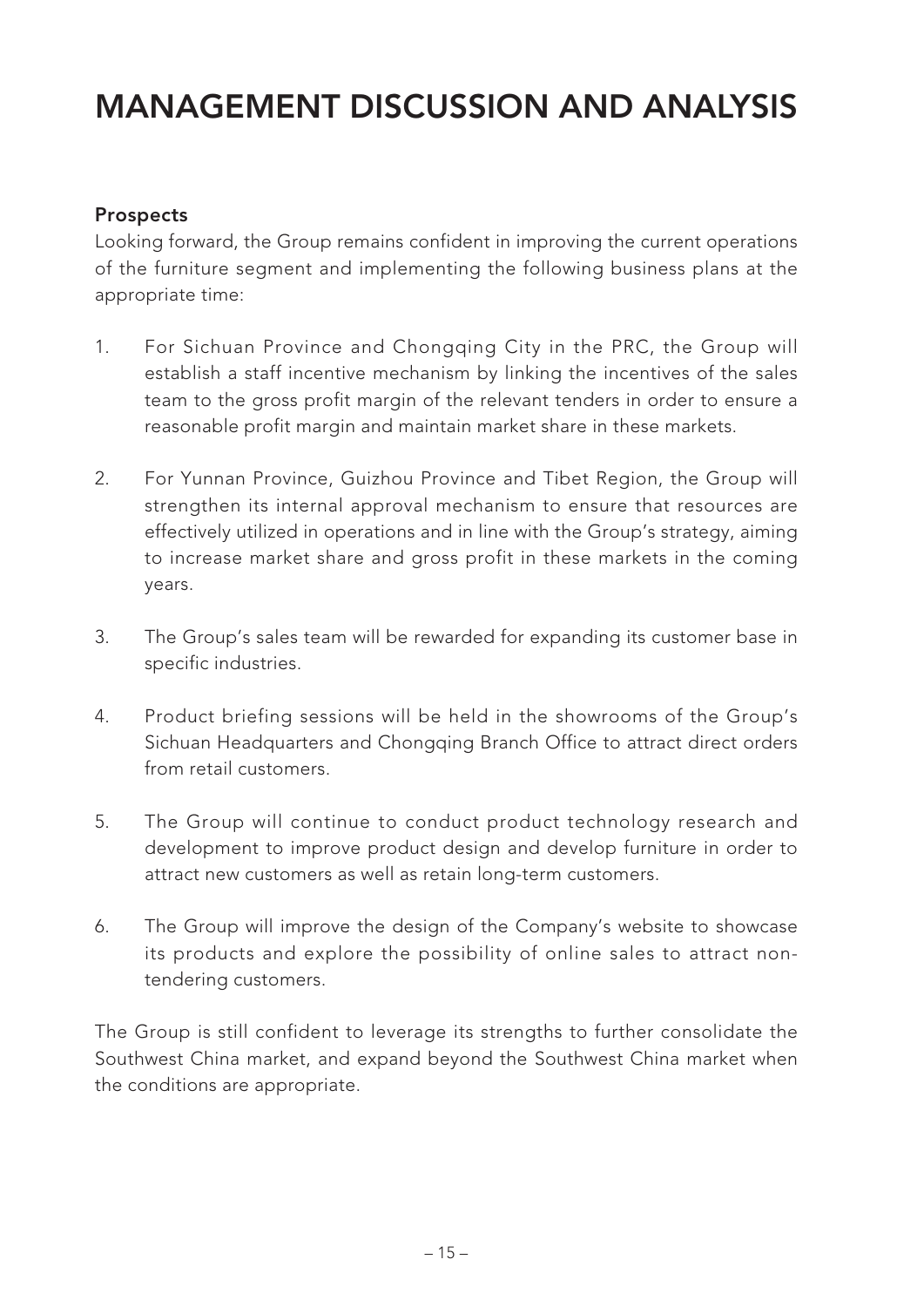For the data centre segment:

On 1 June 2021, WNT entered into the Buildout Management Agreement with a cooperating party, allowing the Group to further develop its data centre business networks in the PRC with new income sources and more business opportunities over the forthcoming years. The related experience and expertise shall form part of the Group's track record and the Group has a positive outlook on the profit contribution from buildout management project as it progresses.

On 2 August 2021, the Company (as lender) entered into a loan agreement with Mega Data Investment Limited ("**SPV**", as borrower) for an aggregate amount of up to RMB100,000,000. The Board considers that the loan agreement provides the Group with a business opportunity for stable interest income.

On 25 January 2022, the Company entered into an agreement with 東莞市耀邦集 團有限公司 (Dongguan Yaobang Group Co., Ltd.\*) ("**Yaobang Group**"), pursuant to which the Company will provide a parcel of land and buildings located at Chengdu City, Sichuan Province, the PRC as property pledge to assist Yaobang Group in obtaining financing from the bank(s) of up to a maximum of RMB60,000,000. Pursuant to the Agreement, Yaobang Group shall grant an exclusive management right to the Group to manage the data centre(s) to be owned or controlled by Yaobang Group and/or its associates and Yaobang Group shall also grant an exclusive right to the Group as its agent to procure the sale and/or lease of the relevant data centre rack(s) to customers.

We will continue to actively seek and explore further development opportunities and we firmly believe that our move into the data centre business will enable the Group to maximise its corporate value for the benefit of our shareholders.

### **FINANCIAL REVIEW**

#### **Revenue**

During the Reporting Period, the Group achieved a revenue of approximately RMB89.6 million, representing a decrease of approximately RMB7.3million or approximately 7.5% as compared to the same period last year. Of which: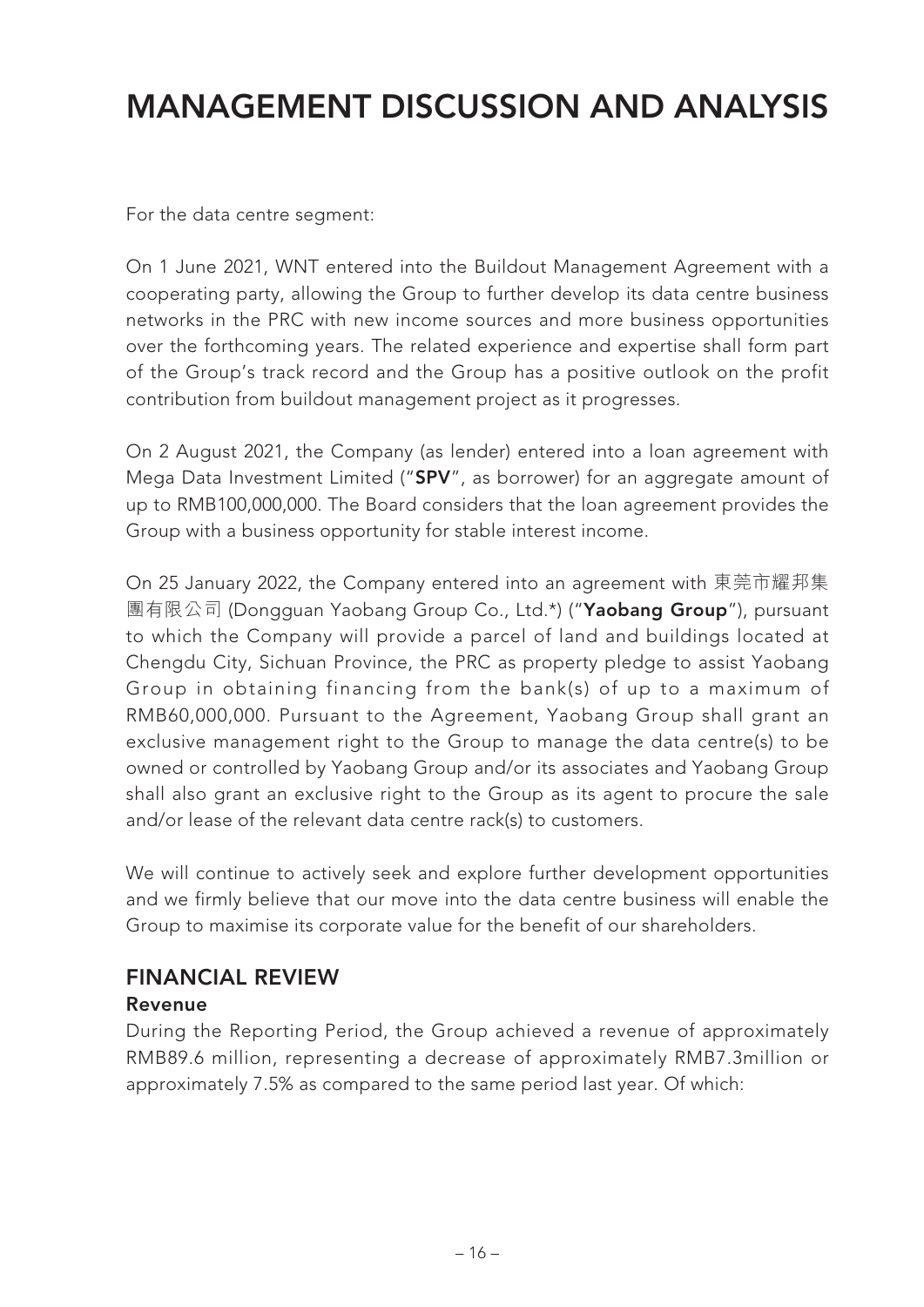**Manufacture and sale of furniture products segment:** during the Reporting Period, the Group achieved a revenue from sales of furniture products of approximately RMB60.5 million, representing a decrease of approximately RMB5.2 million or approximately 7.9% as compared to the same period last year, which was mainly attributable to the facts that:

- (i) Revenue from Guangdong Province decreased by approximately RMB4.8 million or 97.6% as compared to the same period last year, mainly due to the realisation of revenue of approximately RMB4.8 million from a newly contracted financial institution customer during the same period last year, as most of the orders from this customer were delivered and revenue was realised before the Reporting Period, resulting in the realisation of revenue of only approximately RMB0.12 million from this customer during the Reporting Period; each of Beijing and Zhejiang Province increased revenue by approximately RMB0.9 million during the Reporting Period, which compensated to a certain extent for the decrease in revenue from manufacture and sale of furniture products segment;
- (ii) Revenue from the five southwestern provinces and regions such as Sichuan and Chongqing increased by approximately RMB3.6 million or 7.2% as compared to the same period last year. During the Reporting Period, revenue from Sichuan Province increased by approximately RMB5.7 million or 14.4% as compared to the same period last year, but the revenue of the other four provinces and regions in Southwest China experienced a year-onyear decline, among which, revenue from Chongqing City, Guizhou Province, Yunnan Province and Tibet Region decreased by 0.8%, 48.9%, 70.8% and 15.9% respectively as compared to the same period last year. The revenue growth of Sichuan Province was mainly attributable to the Company's adaptation to local conditions and its focus on local cultivation in Sichuan and achieved the results. During the Reporting Period, five new major customers in Sichuan Province realised a total revenue of approximately RMB16.0 million. Due to the large sales base in Sichuan Province, the amount of revenue growth slightly exceeded the sales decline in the other four provinces and regions and achieved a year-on-year growth; and
- (iii) Revenue from Chongqing Branch Office was approximately RMB4.3 million during the Reporting Period, representing a decrease of approximately RMB5.7 million or 56.8% as compared to the same period last year. Due to very weak sales demand and fierce competition, in order to increase the competitiveness and success rate of tendering, some large tender projects in the region were changed to participate in the tender in the name of Sichuan Greenland, which objectively resulted in a relatively lower revenue for the branch office. However, considering the change of this strategy at the group level will help improve the overall efficiency of the Company.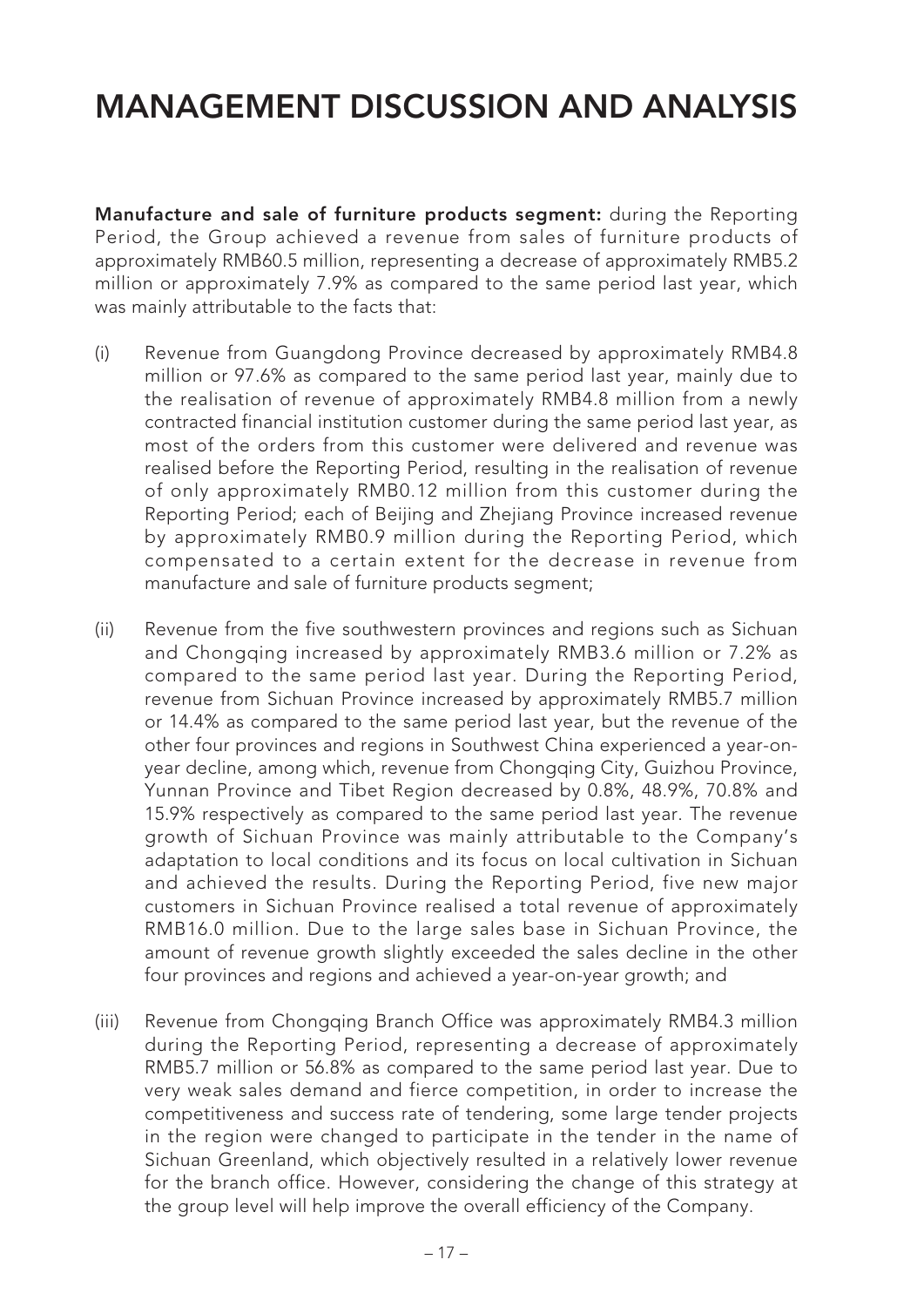**Data centre segment:** data centre segment realised a revenue of approximately RMB29.1 million during the Reporting Period, representing a decrease of approximately RMB2.1 million or approximately 6.5% as compared to the same period last year. In order to more reasonably reflect the data centre business, the income and cost of buildout management agreement service in this announcement were separated from "revenue" and "cost of sales" and presented in "net income from buildout management agreement service" under "other income" on the basis of its net income and cost, therefore, the revenue of the data centre only reflects the revenue of the existing business. Due to the impact of COVID-19 pandemic, some customers' leases were not renewed upon expiry and new customers were unable to make up for revenue lost from the existing customers, both of which were the main reasons for the slight decrease in revenue of the data centre segment.

### **Cost of sales**

Cost of sales mainly comprised (i) raw materials used for production; (ii) cost of products purchased; (iii) labour costs; and (iv) production or operation overheads such as depreciation, amortisation of intangible assets, utilities bills, maintenance fee and rent. The Group's cost of sales for the Reporting Period was approximately RMB87.8 million, representing a decrease of approximately RMB1.9 million or 2.1% over that of approximately RMB89.7 million for the same period last year. Of which:

**Manufacture and sale of furniture products segment:** cost of sales for the Reporting Period was approximately RMB57.8 million, representing a decrease of approximately RMB2.9 million or 4.8% as compared to the same period last year. Decrease in cost of sales was driven by the decrease in sales, but the decrease in cost of sales was less than the decrease in revenue, resulting in a larger decrease in gross profit margin. Based on the composition analysis of cost of sales, of which: (i) the cost of raw materials used and products purchased decreased by approximately RMB3.9 million (the direct write-off of inventory disposal loss was approximately RMB3.5 million for the same period last year, and the decrease in cost of sales was offset by the increase in the provision for loss of inventories during the Reporting Period by approximately RMB3.2 million as compared to the same period last year); and due to the increase in the proportion of sales of selfmade products during the Reporting Period, resulting in: (ii) wages of production staff increased by approximately RMB0.5 million; and (iii) other production expenses increased by approximately RMB0.5 million.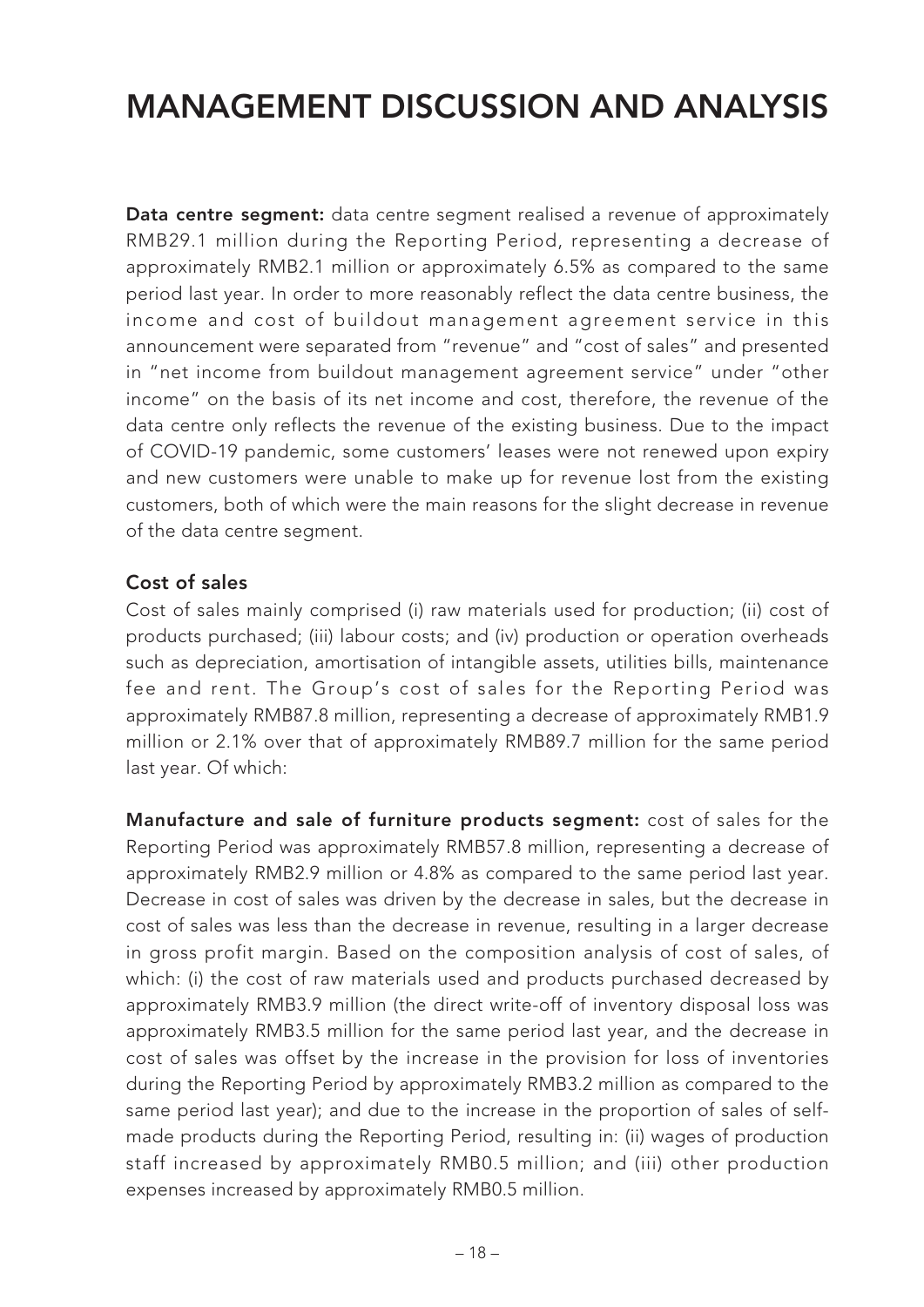**Data centre segment:** cost of sales for the Reporting Period was approximately RMB30.1 million, representing an increase of approximately RMB1.0 million or 3.5%, mainly due to the amortisation of the "intangible assets arising from the acquisition of the data centre" of approximately RMB7.0 million recorded as cost of sales, representing an increase of approximately RMB0.23 million as compared to the same period last year, followed by an increase in wages and other overhead costs. As mentioned above, the cost of sales of the data centre for the Reporting Period will no longer include the cost of buildout management agreement service.

#### **Gross profit**

Gross profit decreased to approximately RMB1.8 million for the Reporting Period from approximately RMB7.2 million for the same period last year. Of which:

**Manufacture and sale of furniture products segment:** gross profit for the Reporting Period decreased by approximately RMB2.3 million or 45.9% as compared to the same period last year. The gross profit margin of furniture products decreased from approximately 7.6% for the same period last year to approximately 4.5% for the Reporting Period. The decrease in gross profit margin was mainly attributable to: the decrease in cost of sales as a result of decrease in sales while the decrease in cost of sales was less than the decrease in revenue, resulting in a greater decrease in gross margin. As a result of the weakening of overall demand, intensified market competition and the impact of the COVID-19 pandemic, customers have become more cautious in purchasing or replacing furniture. The Group continues to compete for more orders at lower product prices in order to maintain effective operations.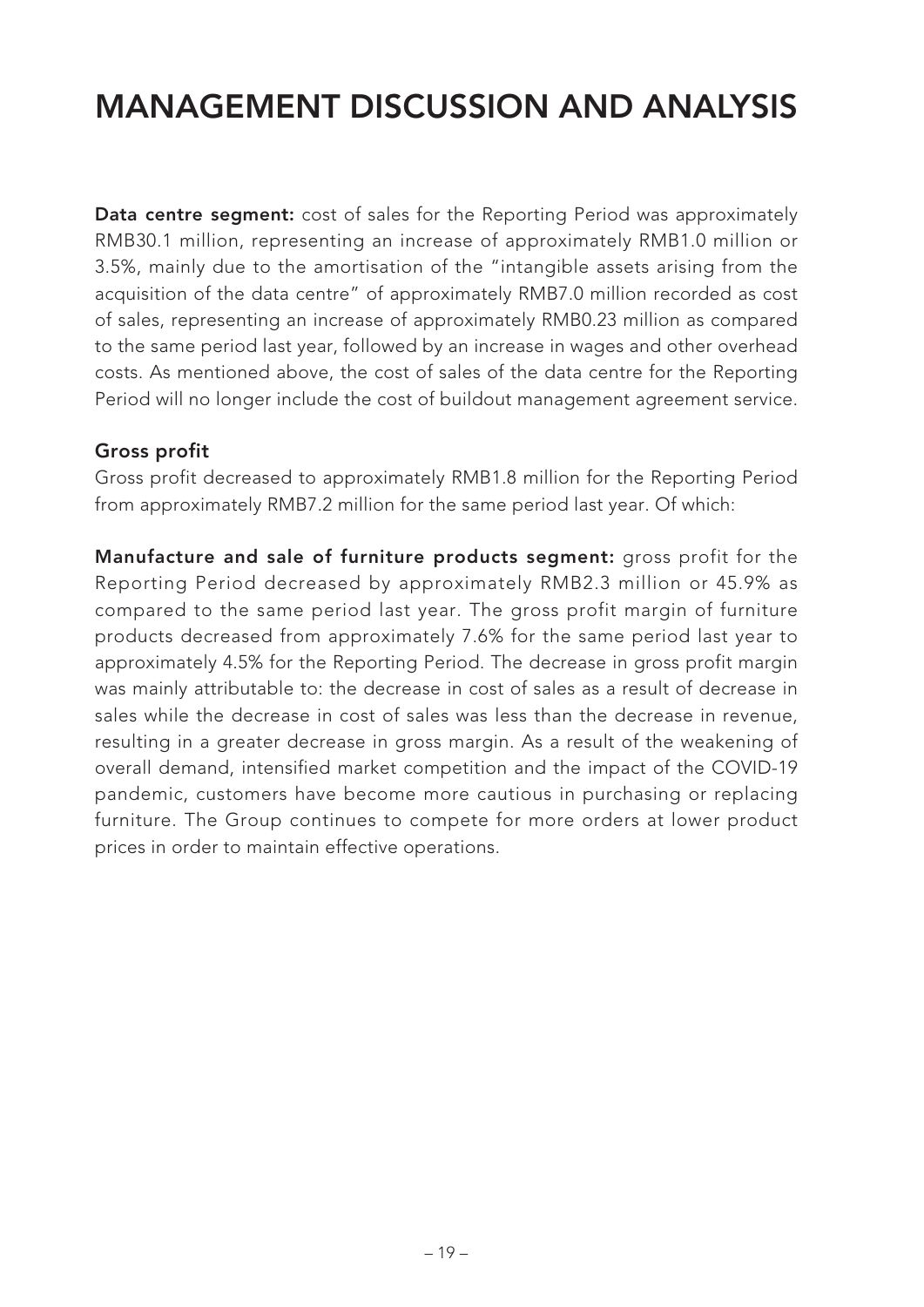**Data centre segment:** gross profit for the Reporting Period decreased by approximately RMB3.1 million or 142.3% as compared to the same period last year. The decrease in gross profit margin from approximately 6.9% for the same period last year to approximately -3.1% for the Reporting Period was mainly attributable to the fact that: (i) the amortisation of the "intangible assets arising from the acquisition of the data centre" of approximately RMB7.0 million was recorded as cost of sales in accordance with the auditors' opinion, representing an increase of approximately RMB0.23 million as compared to the same period last year; and (ii) the gross profit for the Reporting Period decreased as a result of a decrease in revenue of approximately RMB2.0 million as compared to the same period last year, as well as an increase in wages and other overhead costs.

#### **Other income**

During the Reporting Period, the Group's other income amounted to approximately RMB13.4 million, representing an increase of approximately RMB9.2 million or 221.7% as compared to that of approximately RMB4.2 million for the same period last year, which was mainly attributable to the fact that: (i) as mentioned above, other income for the Reporting Period increased by approximately RMB8.6 million as a result of the inclusion of income and cost of buildout management agreement service in "other income" on a net credit basis; (ii) interest income from other receivables decreased by approximately RMB0.5 million as compared to the same period last year, The interest of the Reporting Period mainly represents the increase in interest arising from the loan of RMB50.0 million from the Company to SPV; (iii) the Company received a commitment fee income of approximately RMB0.4 million from entering into a property pledge agreement with the Yaobang Group; and (iv) the dividend income from financial assets at fair value through profit or loss increased by approximately RMB0.2 million as compared to the same period last year. In addition, the increase in other income was offset by various decreases in ancillary income, COVID-19-related rental concessions and gains from termination of leases.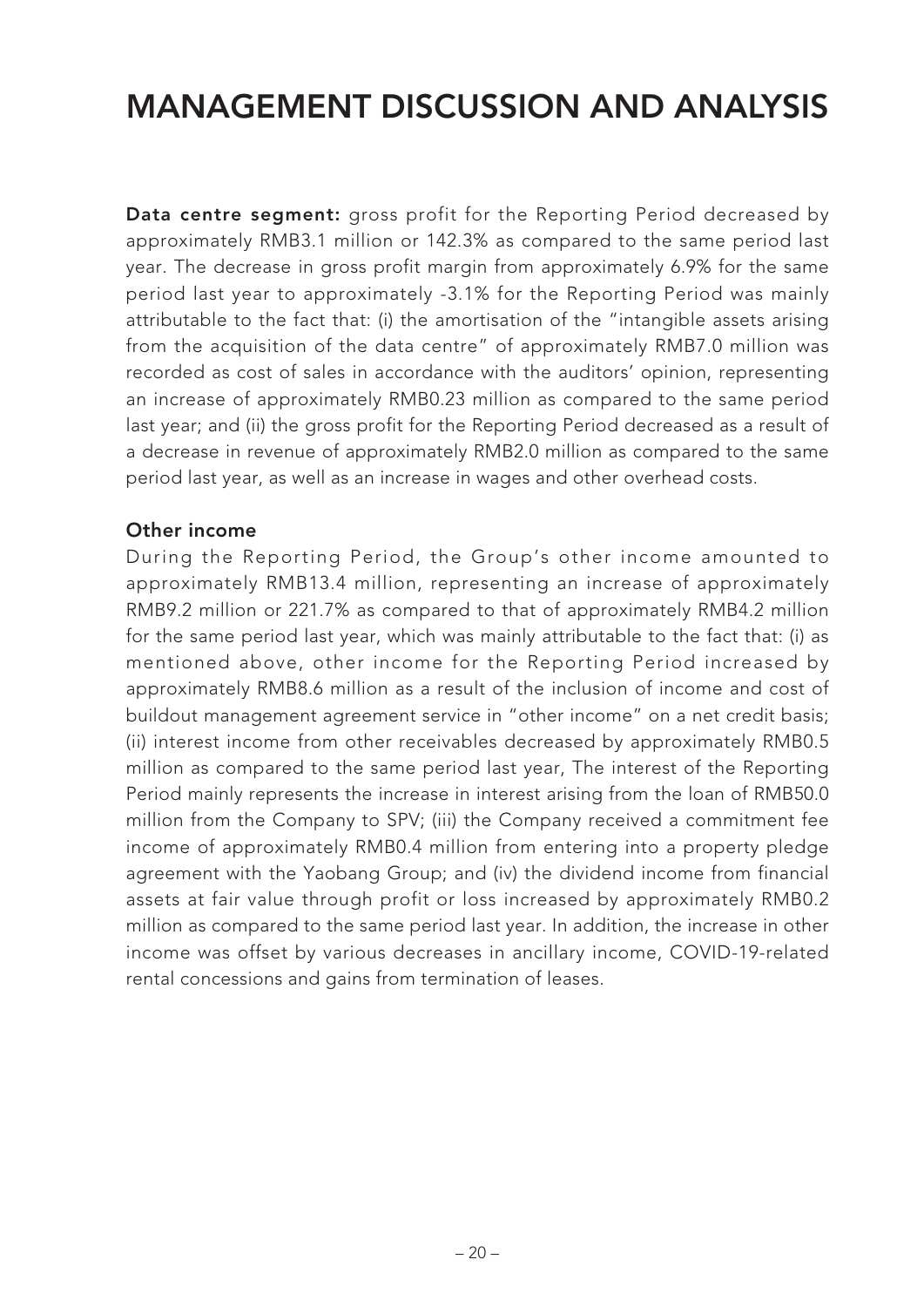#### **Selling and distribution expenses**

During the Reporting Period, the Group's selling and distribution expenses amounted to approximately RMB10.0 million, representing a decrease of approximately 3.8% from approximately RMB10.4 million for the same period last year. Of which: the data centre segment did not incur any selling expenses during the Reporting Period. The decrease in the selling and distribution expenses of the manufacture and sale of furniture products segment was mainly due to the installation and handling fees, loading and unloading expenses and travel expenses incurred for the same period last year were higher since the Company tried to deliver customer orders as schedule under the impact of COVID-19 pandemic, while the above expenses for the Reporting Period decreased by approximately 1.5 million accordingly. In addition, the decrease in selling expenses was offset by an increase in the amortisation of renovation expenses of approximately RMB0.8 million for the Reporting Period as compared to the same period last year.

#### **Administrative and other expenses**

During the Reporting Period, the Group's administrative and other expenses amounted to approximately RMB42.5 million, representing an increase of approximately RMB13.4 million or 46.1% from approximately RMB29.1 million for the same period last year. Of which: administrative and other expenses of the data centre segment amounted to approximately RMB6.7 million, representing an increase of approximately RMB2.6 million or 64.2% as compared to the same period last year. The increase was mainly attributable to one-off legal and professional fees of approximately RMB2.6 million incurred during the Reporting Period in relation to the Buildout Management Agreement and the SPV Loan Agreement. Excluding the administrative expenses incurred from the data centre segment, the Group's administrative and other expenses for the Reporting Period amounted to approximately RMB35.9 million, representing an increase of approximately RMB10.8 million or 43.2% as compared to the same period last year. The increase was mainly attributable to: (i) the recognition of equity-settled share-based payment expenses of approximately RMB14.0 million during the Reporting Period the Company granted the Share Option Deed; (ii) the increase in the Group's provision for ECLs of approximately RMB3.8 million as compared to the same period last year; (iii) the actual write-off of bad debt losses of approximately RMB3.0 million during the same period last year, whereas there was no such amount during the Reporting Period; and (iv) the decrease in other expenses such as product research and development expenses and welfare expenses of approximately RMB2.3 million and RMB1.0 million, respectively during the Reporting Period as compared to the same period last year. The increase in administrative expenses was partially offset by (iii) and (iv) above.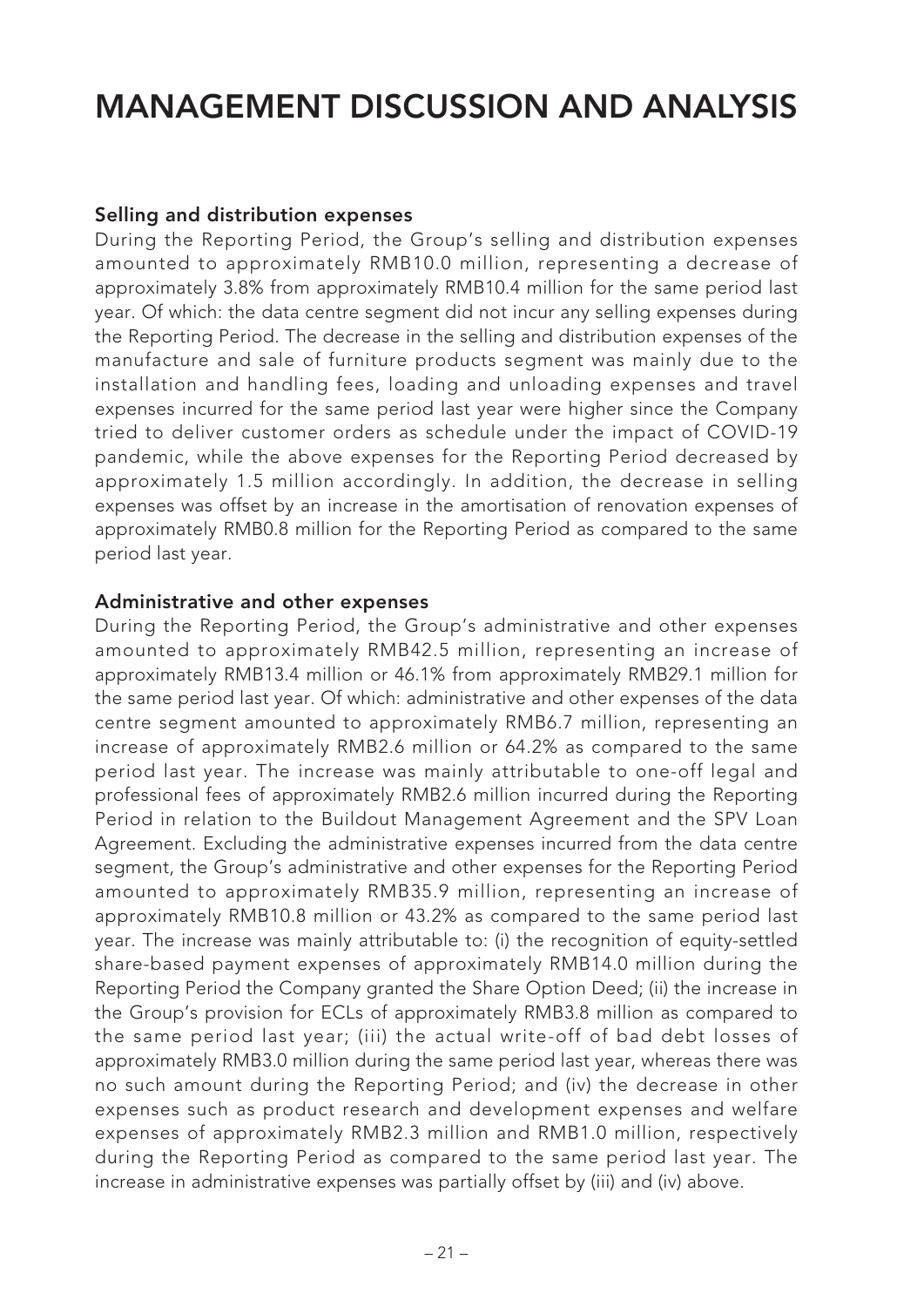### **Finance costs**

During the Reporting Period, the Group's finance costs amounted to approximately RMB7.2 million, while the finance costs were approximately RMB5.2 million for the same period last year, representing a year-on-year increase of approximately RMB2.0 million or 37.9%. The increase in the Group's finance costs was mainly attributable to: (i) the increase in interest expense arising from the issuance of convertible bonds by the Group of approximately RMB4.7 million as compared to the same period last year, mainly attributable to the completion of the placing of convertible bonds with an aggregate principal amount of US\$8 million on 6 August 2021, which incurred imputed interest expense of approximately RMB4.6 million as of the end of the Reporting Period; (ii) the adoption of the new HKFRS 16 on leases by the Group, in which lease commitments were recognised as liabilities and amortised as interest expense during the lease term, and interest expense from lease liabilities incurred during the Reporting Period decreased by approximately RMB1.1 million as compared to the same period last year; and (iii) the repayment of the liquidity loan obtained from China CITIC Bank on 4 January 2021, the interest expense incurred thereon decreased by approximately RMB1.6 million as compared to the same period last year, with (ii) and (iii) above offsetting the increase in finance costs.

#### **Income tax credit**

During the Reporting Period, the Group's income tax credit amounted to approximately RMB1.2 million, while the income tax credit was approximately RMB1.1 million for the same period last year. The income tax credit of the Group was due to: (i) the fact that during the Reporting Period, except for the individual subsidiaries of data centre segment for which corporate income tax was provided, the Group's remaining subsidiaries were loss-making for the corresponding reporting periods, while some of the subsidiaries recorded a profit which was not subject to income tax due to the compensation for the loss of the previous years; and (ii) deferred tax credit in respect of the acquisition of date centre segment and the fair value adjustment of assets caused by the acquisition of subsidiaries in previous years.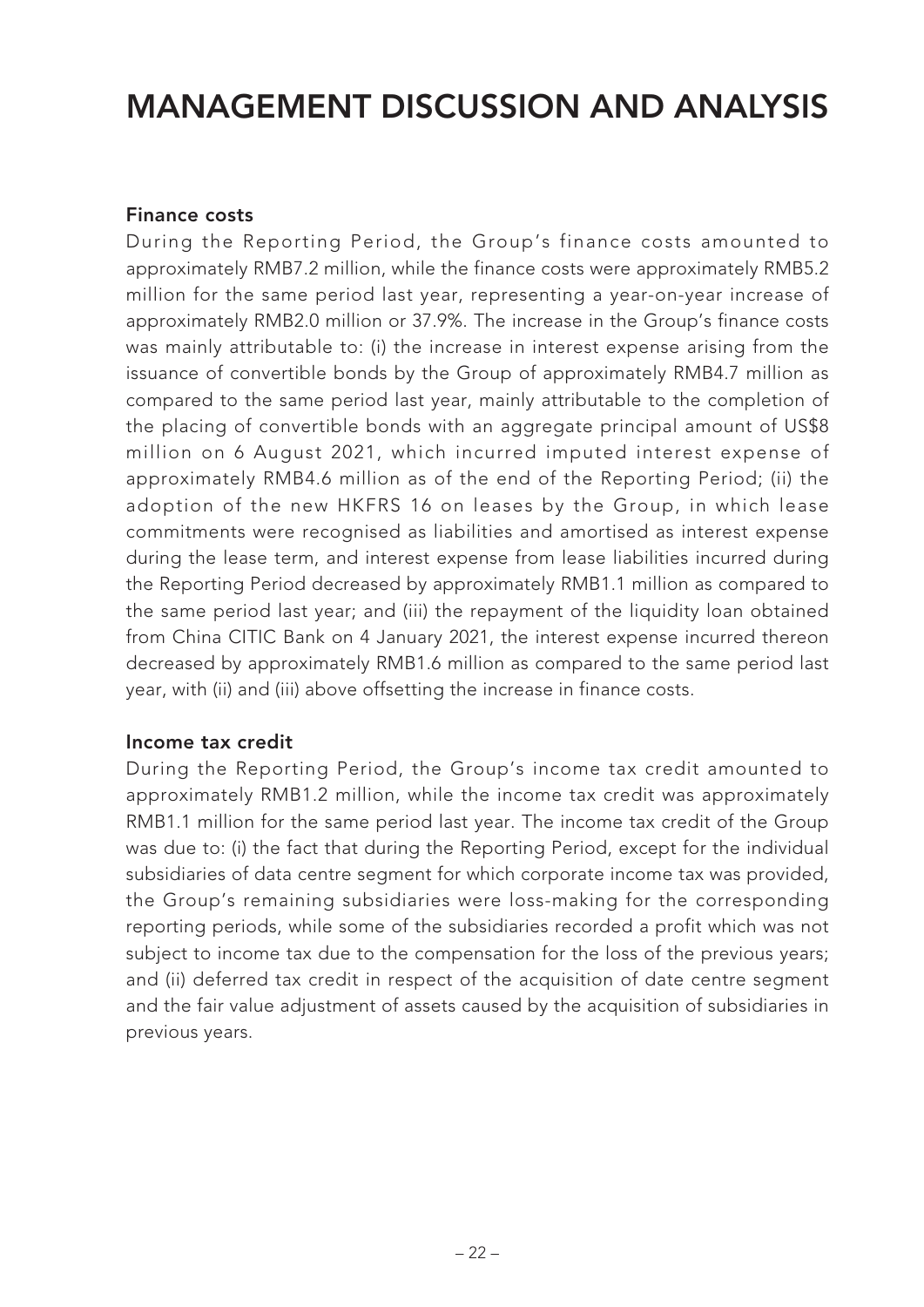### **PLEDGE OF ASSETS**

The Group had repaid the working capital loan of RMB30.0 million (loan term: one year) obtained from China CITIC Bank on 4 January 2021. The above loan was secured by the land use rights and property of the production facilities in Chengdu City and the pledged security for the above loan was released simultaneously from the day of repayment.

The Company and Yaobang Group entered into an agreement on 25 January 2022, whereby the Company will provide a parcel of land and buildings located at Chengdu City as property pledge to assist Yaobang Group in obtaining financing from the bank(s). As at the date of this announcement, the financing arrangement between Yaobang Group and the bank(s) have yet to be finalized. For details of the agreement, please refer to the announcement of the Company dated 25 January 2022 and the circular dated 25 March 2022.

Other than the above event after the Reporting Period, the Group had no asset pledge agreement.

### **EVENTS AFTER THE REPORTING PERIOD**

The Company held an extraordinary general meeting on 12 April 2022 to approve, confirm and ratify the agreement entered into between the Company and Yaobang Group on 25 January 2022 in relation to, among other things, the Company procuring the pledge of a parcel of land and buildings located at Chengdu City to assist Yaobang Group to obtain financing from bank(s) up to a maximum of RMB60,000,000. The ordinary resolution was duly passed by the shareholders by way of poll at the extraordinary general meeting. Details have been set out in the announcement of the Company on 25 January 2022, the circular on 25 March 2022, and the announcement of the poll results of the extraordinary general meeting on 12 April 2022.

Save as the above event, as of the date of the announcement, the Group did not have any events that should be disclosed but had not been disclosed.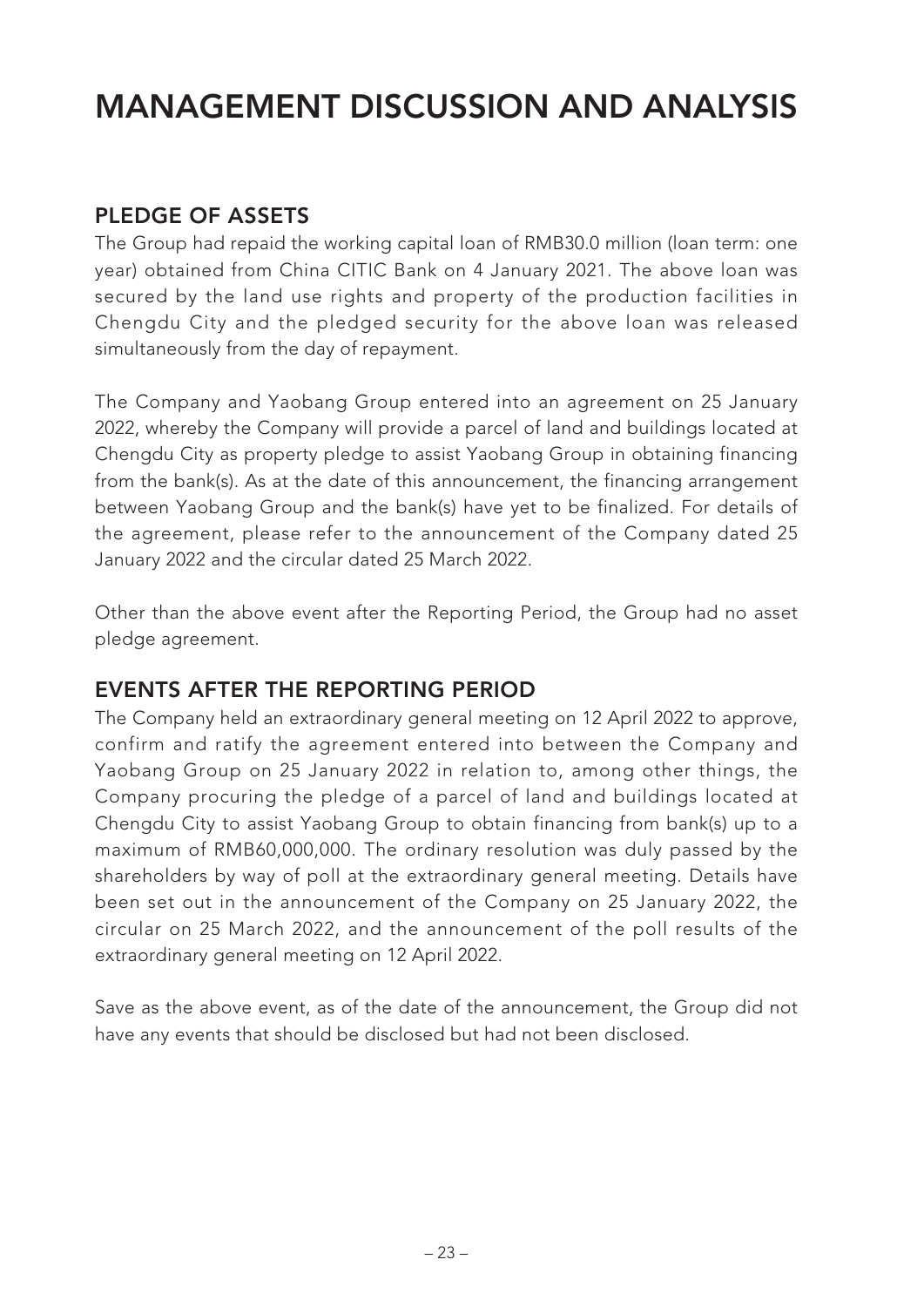# **OTHER INFORMATION**

### **SHARE OPTION SCHEME**

As of 31 March 2022, no share option was granted, exercised, cancelled or lapsed pursuant to the Share Option Scheme.

### **CONNECTED TRANSACTIONS**

On 2 June 2021, a conditional loan agreement was entered into between the Company as lender and the SPV as borrower, pursuant to which, the Company shall advance the Loan in the aggregate sums of up to RMB100,000,000 (in HK\$ equivalent) in two tranches to the borrower. The SPV is a special purpose vehicle for the purpose of the formation of the JV. It is owned as to 50% by Lightning Cloud Limited, which in turn is wholly owned by Mr. Lai, an executive Director of the Company. The JV is principally engaged in the data centre business in the PRC and holds 100% interest in a JV project company through its subsidiary; and the JV project company has entered into the Buildout Management Agreement with WNT on 1 June 2021. Details are set out in the announcement dated 2 June 2021, the circular dated 16 July 2021 and the announcement dated 2 August 2021 of the Company.

Since Mr. Lai is an executive Director of the Company, the following transactions completed in the Reporting Period constitute connected transactions of the Company pursuant to Chapter 20 of the GEM Listing Rules:

- (1) entering into the above SPV Loan Agreement; and
- (2) entering into the Share Option Deed

The above matters were approved by the independent shareholders in the extraordinary general meeting held on 2 August 2021, details of which are set out in the announcements made by the Company on the said dates.

During the Reporting Period, the Company used the proceeds from the placing of convertible bonds and its own fundings to advance the first tranche of the Loan amounting to RMB50.0 million to the SPV; the relevant interest has been provided and charged according to the agreement.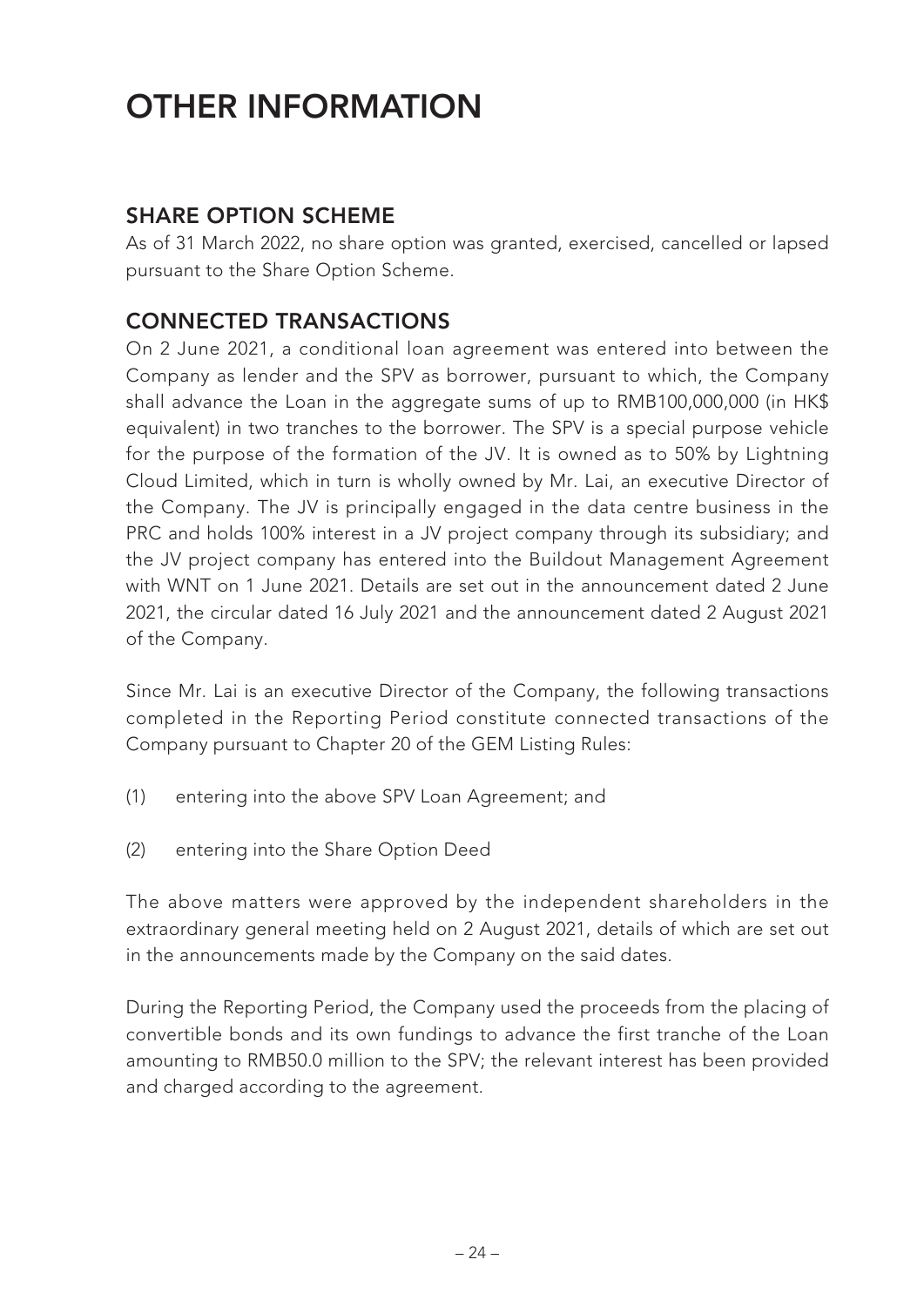# **OTHER INFORMATION**

### **AUDIT COMMITTEE**

The Company established the Audit Committee (the "**Audit Committee**") on 19 December 2016 with written terms of reference. The full terms of reference setting out details of duties of the Audit Committee is available on the websites of the Stock Exchange and the Company.

The Audit Committee comprises three independent non-executive Directors, namely Mr. Chan Wing Kit, Ms. Cao Shao Mu and Mr. Kwok Sui Hung. Mr. Chan Wing Kit is the chairman of the Audit Committee.

The Audit Committee has reviewed the Group's unaudited consolidated financial statements for the fifteen months ended 31 March 2022. The Audit Committee is of the view that the unaudited consolidated results are in compliance with the applicable accounting standards, the GEM Listing Rules and other legal requirements, and that the sufficient disclosure was made.

### **SECURITIES TRANSACTIONS BY DIRECTORS**

The Company has adopted Rules 5.48 to 5.67 of the GEM Listing Rules as its own code of conduct ("**Code of Conduct**") regarding securities transactions by the Directors. The Company has confirmed, having made specific enquiry of the Directors, that all the Directors have complied with the Code of Conduct throughout the fifteen months ended 31 March 2022 and up to the date of this announcement.

### **CHANGE IN INFORMATION OF DIRECTORS**

On 29 March 2021, the board of directors of the Company announced the appointment of Mr. Ma as an executive director and compliance officer of the Company with effect on 1 April 2021, primarily responsible for finance and compliance of the Group. Mr. Yi, an executive director and Chief Executive Officer of the Company, resigned from the position of compliance officer in order to focus his efforts on the Company's business on the same date.

With the passing at the extraordinary general meeting on 2 August 2021, Mr. Lai has been appointed as an executive Director with immediate effect. Mr. Lai has entered into a service agreement with the Company for a term of three years and is subject to retirement by rotation and re-election in accordance with the articles of association of the Company and the GEM Listing Rules.